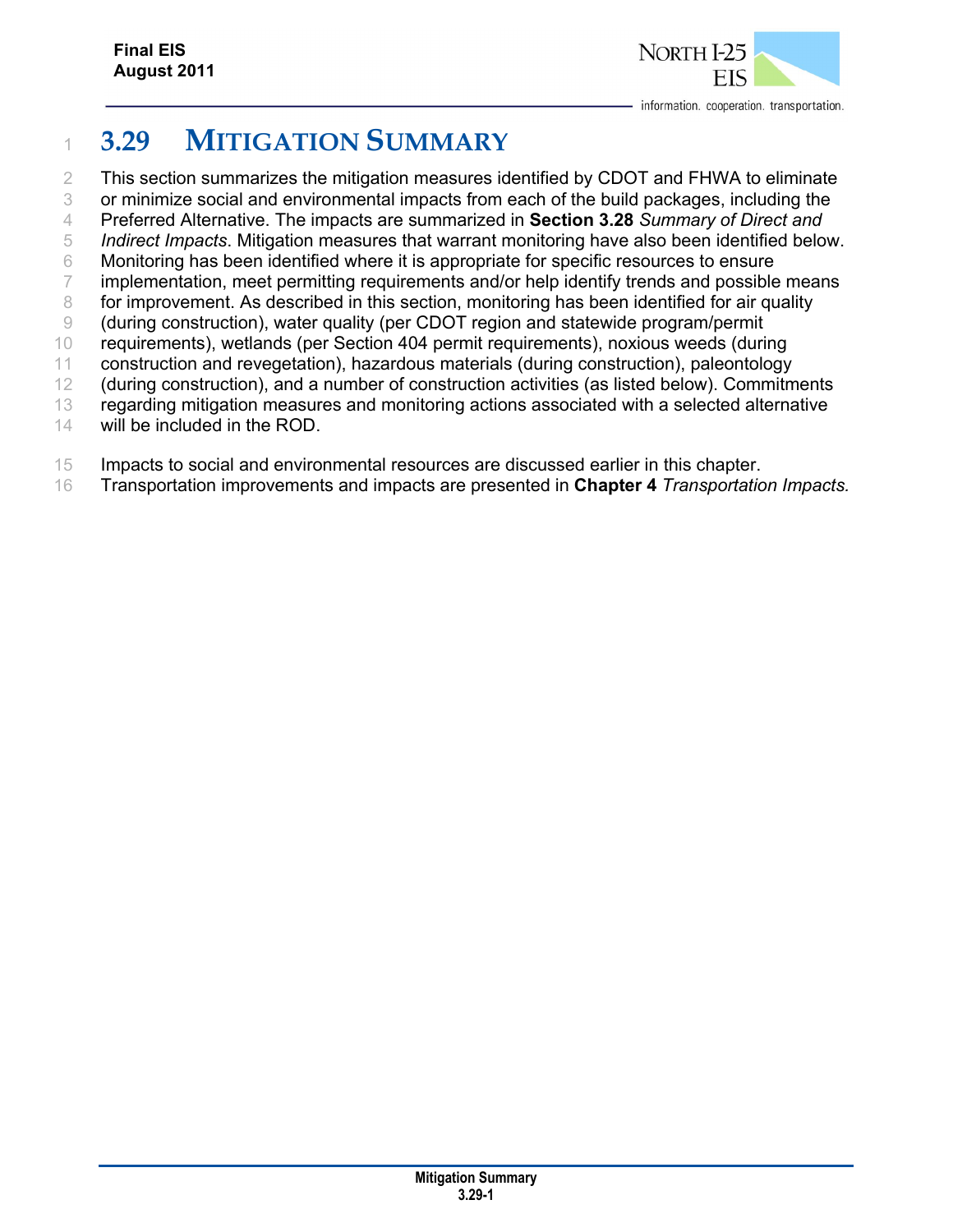

| <b>Resource</b>                      | <b>Mitigation Measures</b>                                                                                                                                                                                                                                                                                                                                                                                                                                                                                                                                                                                                                                                                                                                                                                                                                                                                                                                                                                                                                                                                                                                                                                                                                                                                                                                                                                                                                                                                                                                                                                                                                                              |
|--------------------------------------|-------------------------------------------------------------------------------------------------------------------------------------------------------------------------------------------------------------------------------------------------------------------------------------------------------------------------------------------------------------------------------------------------------------------------------------------------------------------------------------------------------------------------------------------------------------------------------------------------------------------------------------------------------------------------------------------------------------------------------------------------------------------------------------------------------------------------------------------------------------------------------------------------------------------------------------------------------------------------------------------------------------------------------------------------------------------------------------------------------------------------------------------------------------------------------------------------------------------------------------------------------------------------------------------------------------------------------------------------------------------------------------------------------------------------------------------------------------------------------------------------------------------------------------------------------------------------------------------------------------------------------------------------------------------------|
| <b>Land Use</b><br>and Zoning        | No mitigation measures will be required for the build packages. Once the Preferred Alternative is identified and an initial phase is formally<br>selected in the Record of Decision, CDOT/FHWA will encourage the local governments to address incompatibilities between the proposed<br>transportation improvements and land use/zoning through their existing land use processes. Typical processes local governments use to<br>address land use incompatibilities include public involvement and visioning, amendments to comprehensive plans, and zoning changes.                                                                                                                                                                                                                                                                                                                                                                                                                                                                                                                                                                                                                                                                                                                                                                                                                                                                                                                                                                                                                                                                                                   |
| <b>Social</b><br><b>Conditions</b>   | Where feasible, retaining walls have been identified for construction along I-25 and the BNSF rail corridor to minimize impacts to residential<br>development.<br>Also see mitigation measures associated with Noise/Vibration and Right-of-Way for property acquisition, provided later in this table.<br>Mitigation for construction related impacts to minority and low-income populations could include the provision of reduced price bus passes<br>during construction, acceptable access modifications, and translated information on construction processes and alternate modes available<br>during construction and pre-opening day. If toll lanes are constructed, ways to make tolling more equitable will be sought. For example,<br>payment options will be considered.                                                                                                                                                                                                                                                                                                                                                                                                                                                                                                                                                                                                                                                                                                                                                                                                                                                                                    |
| <b>Economic</b><br><b>Conditions</b> | Acquisition or relocation of property will comply with the Uniform Relocation Assistance and Real Property Acquisition Policies Act of 1970,<br>as amended (the Uniform Act), and other applicable relocation assistance programs.<br>If any of the build packages are implemented, a traffic control plan will be developed to minimize interference to traffic flow from<br>construction equipment and activities. Mitigation has already been factored in to the analysis of impacts to minority and low-income<br>populations.<br>CDOT/FHWA will provide advance notice to emergency service providers, local schools, home owners associations, and the public of<br>upcoming activities that are likely to result in traffic disruption. Such notifications will be accomplished through radio and public<br>announcements, newspaper notices, on-site signage, and CDOT's website.<br>New access will be provided for properties where existing accesses are removed. Although some businesses may have changes in access<br>due to the project, CDOT will work to insure that some form of access is provided to all businesses. To avoid disruption of business<br>activities during construction, the new access will be provided before the existing access is removed.<br>To minimize disruption to traffic and local businesses, construction activities will be staged and work hours varied. Throughout the<br>construction stage, access will be preserved for each affected business.<br>Where feasible, retaining walls have been identified for construction along I-25 and the BNSF rail corridor to minimize impacts to<br>commercial development. |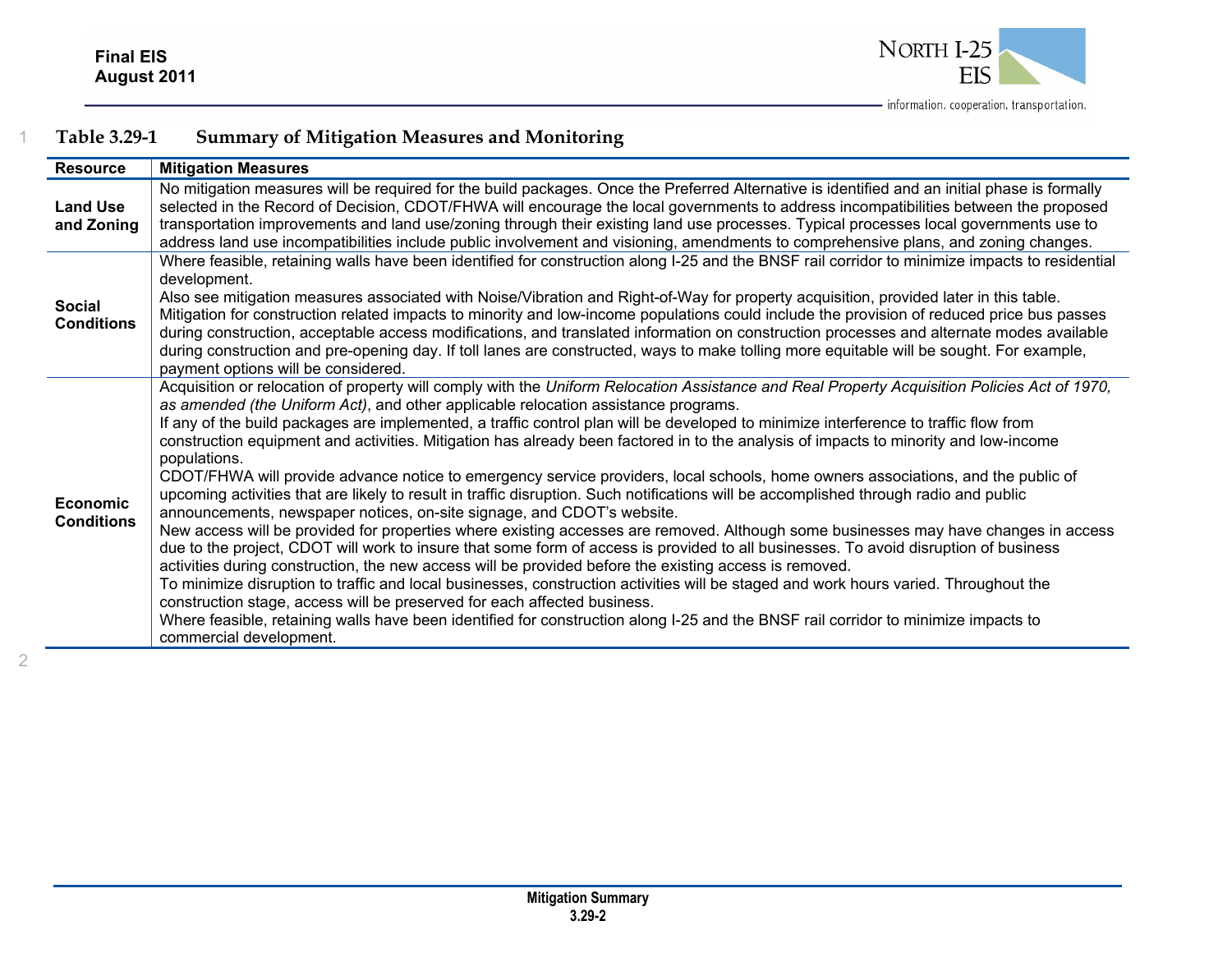

**Resource Mitigation Measures Right-of-**Right-of-<br>
Acquisition of those property interests required for the project will comply fully with the Uniform Relocation Assistance and Real Property<br>
Acquisition Policies Act of 1970, as amended (the Uniform Act) and oth financially and with advisory services related to relocating their residence or business operation to a replacement site. **Air Quality**  The following mitigation measures are recommended to mitigate potential air quality emissions from commuter rail: New commuter rail, BRT, commuter, and feeder bus vehicles will be required to meet Tier 3 and Tier 4 standards. Alternative bus fleet vehicle selections will be investigated for more energy and emissions efficient vehicles, such as hybrids, electric buses, etc. The following mitigation measures are recommended for construction activities associated with any of the Build Packages: An air quality mitigation plan will be prepared describing all feasible measures to reduce air quality emissions from the project. CDOT staff must review and endorse construction mitigation plans prior to work on a project site. Acceptable options for reducing emissions could include use of late model engines, low-emission diesel products, alternative fuels, engine retrofit technology, and after-treatment products. ▶ The contractor will ensure that all construction equipment is properly tuned and maintained. ▶ Idling time will be minimized to 10 minutes—to save fuel and reduce emissions. An operational water truck will be on site at all times. Water will be applied to control dust as needed to prevent dust impacts off site.  $\blacktriangleright$  There will be no open burning of removed vegetation. Vegetation will be chipped or delivered to waste energy facilities.  $\blacktriangleright$  Existing power sources or clean fuel generators will be utilized rather than temporary power generators. Operations affecting traffic for off-peak hours will be scheduled whenever reasonable. Obstructions of through-traffic lanes will be minimized. A flag person will be provided to guide traffic properly minimizing congestion and to ensure safety at construction sites. Monitoring requirements for air quality mitigation during construction will be established in the air quality mitigation plan, and will be implemented by the construction contractor with CDOT oversight.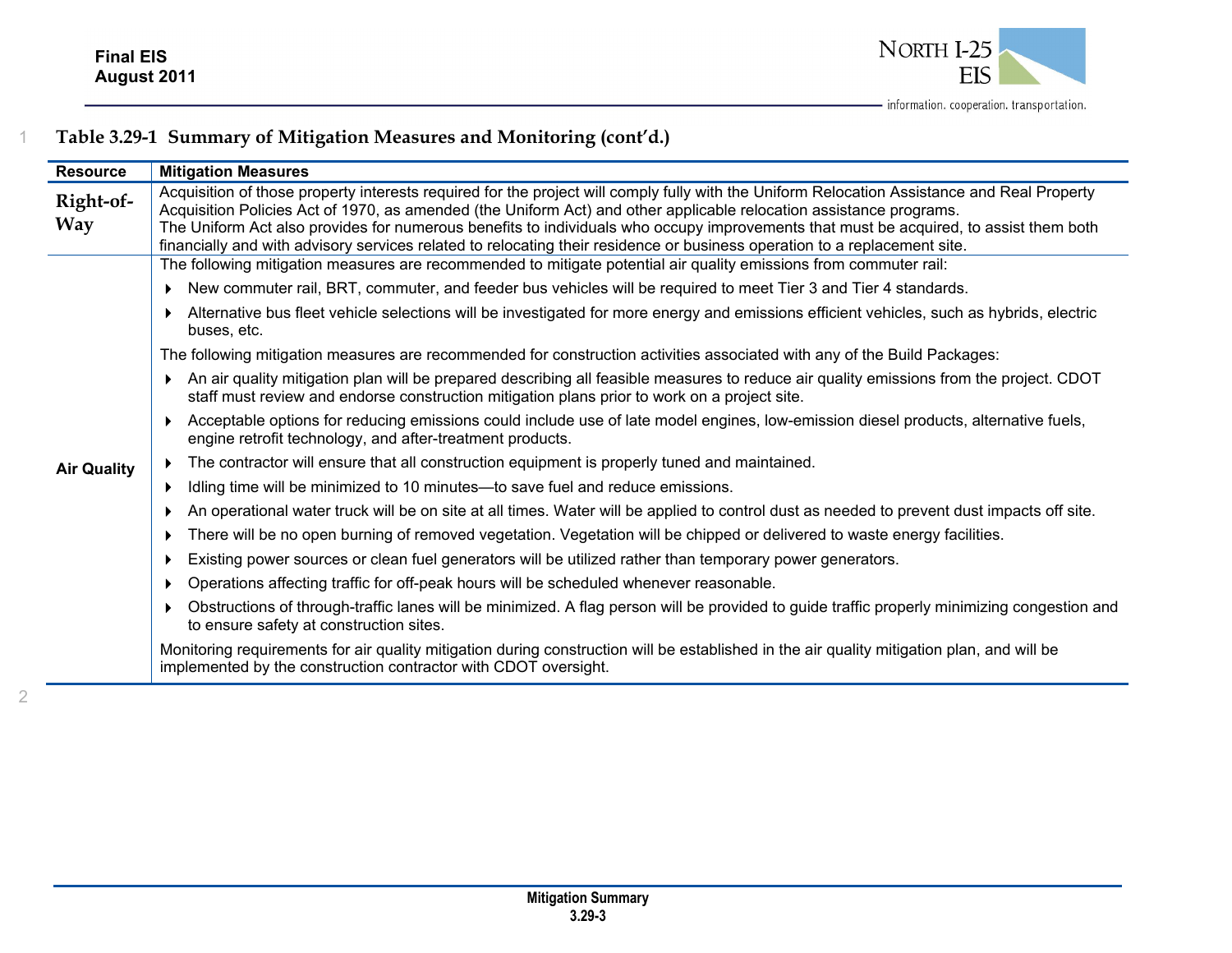

| <b>Resource</b>                 | <b>Mitigation Measures</b>                                                                                                                                                                                                                                                                                                                                                                                                                                                                             |
|---------------------------------|--------------------------------------------------------------------------------------------------------------------------------------------------------------------------------------------------------------------------------------------------------------------------------------------------------------------------------------------------------------------------------------------------------------------------------------------------------------------------------------------------------|
|                                 | The following mitigation measures were identified which could be included (for others to implement) to help reduce ammonia emissions<br>within the regional study area:                                                                                                                                                                                                                                                                                                                                |
|                                 | Choose a nitrogen fertilizer appropriate for a given cropping system that will have the lowest nitrogen volatilization on the soil type to<br>which it is applied.                                                                                                                                                                                                                                                                                                                                     |
|                                 | Incorporating fertilizer or manure as soon as possible into the soils will greatly reduce ammonia volatilization, minimize the loss of<br>ammonia, and make more applied nitrogen available for plants.                                                                                                                                                                                                                                                                                                |
|                                 | Properly store and manage commercial fertilizer to minimize emissions of ammonia from leaks, spills, or other problems.<br>▶                                                                                                                                                                                                                                                                                                                                                                           |
| <b>Air Quality</b><br>(cont'd.) | The use of feed additive and supplemental hormones in animal production has proven to greatly improve nutrient utilization, resulting in<br>$\blacktriangleright$<br>more efficient milk and meat production. Use of these products may decrease nitrogen excretion per day and/or reduce the total<br>number of days on feed, thereby reducing overall nitrogen excretion and subsequent ammonia volatilization.                                                                                      |
|                                 | Ammonia volatilization occurs soon after manure is deposited on barn floors. BMPs should be implemented such as scraping and<br>flushing the floors and alleyways, drying manure and cooling barn temperatures, installing filters/scrubbers on air exchange systems,<br>etc.                                                                                                                                                                                                                          |
|                                 | Areas such as lawns, open spaces, parks, and golf courses require large amounts of water as well as significant amounts of fertilizers<br>to help them stay green. Therefore, appropriate fertilizers should be applied and BMPs for re-treatment of wastewater runoff should be<br>implemented.                                                                                                                                                                                                       |
|                                 | There are several existing traffic noise barriers in the project area. If any of these barriers must be removed for construction, the old barrier<br>will be replaced with an equivalent or better barrier as part of either Package A, Package B, or the Preferred Alternative.<br>From the feasibility and reasonableness evaluations for the barriers, new traffic noise barriers are recommended for the following locations<br>along the build alternatives, including the Preferred Alternative: |
|                                 | Wellington East (10-foot to 12-foot barrier) – Packages A,B, and the Preferred Alternative                                                                                                                                                                                                                                                                                                                                                                                                             |
| Noise &                         | Mountain Range Shadows (12-foot barrier) – Packages A,B, and the Preferred Alternative                                                                                                                                                                                                                                                                                                                                                                                                                 |
| <b>Vibration</b>                | Thorncreek Village (14-foot barrier) – Package B and the Preferred Alternative<br>▶                                                                                                                                                                                                                                                                                                                                                                                                                    |
|                                 | Stone Mountain Apartments (14 foot barrier) – Package B and the Preferred Alternative<br>$\blacktriangleright$                                                                                                                                                                                                                                                                                                                                                                                         |
|                                 | Greens of Northglenn (10-foot to-12-foot barrier) – Package B and the Preferred Alternative<br>▶                                                                                                                                                                                                                                                                                                                                                                                                       |
|                                 | Badding Reservoir extension (12-foot barrier) - Package B and the Preferred Alternative<br>▶                                                                                                                                                                                                                                                                                                                                                                                                           |
|                                 | Brittany Ridge extension (12-foot barrier) - Package B and the Preferred Alternative                                                                                                                                                                                                                                                                                                                                                                                                                   |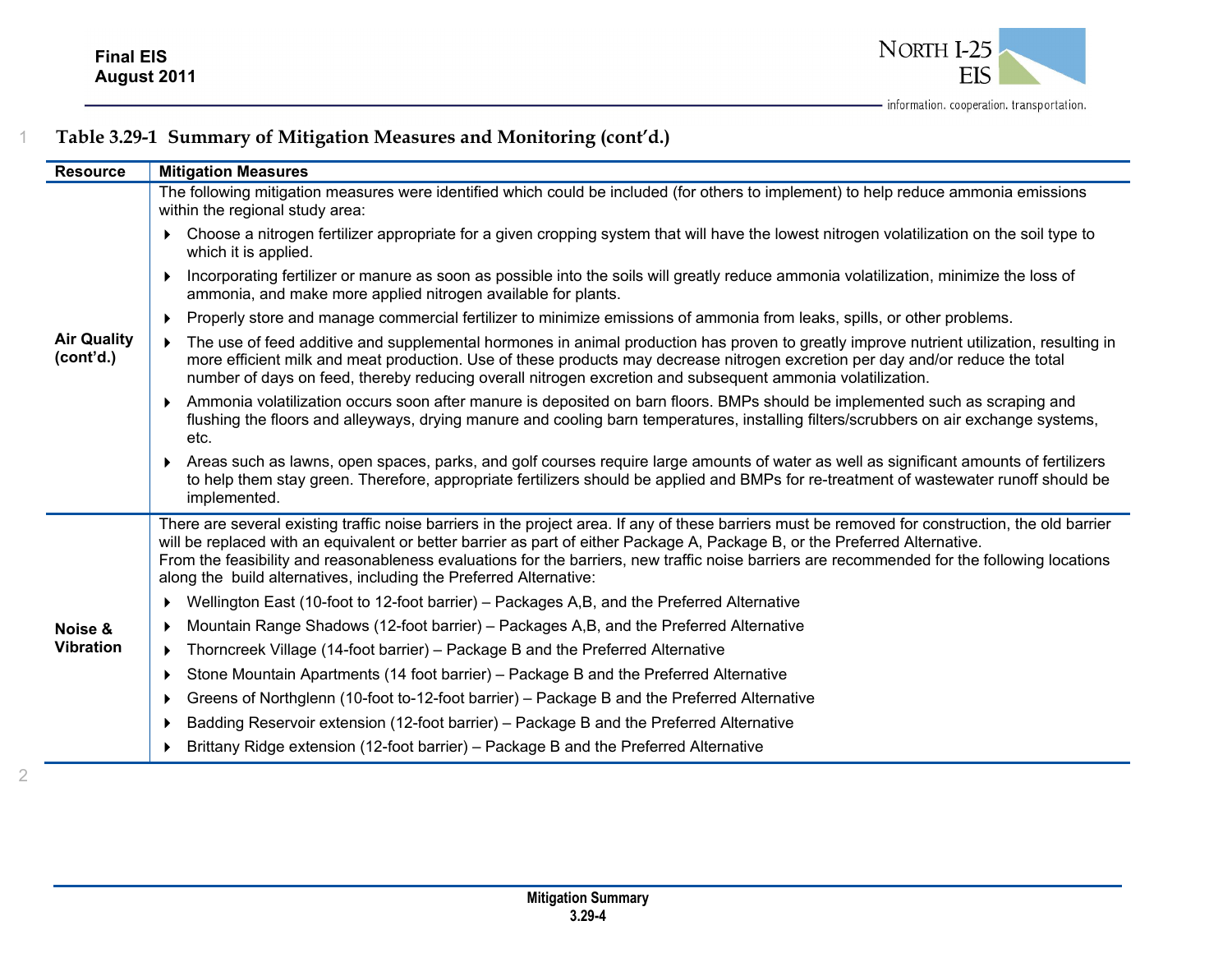

| <b>Resource</b>                          | <b>Mitigation Measures</b>                                                                                                                                                                                                                                                                                                                                                                                                                                                                                                                                                                                                                                                                                                                          |
|------------------------------------------|-----------------------------------------------------------------------------------------------------------------------------------------------------------------------------------------------------------------------------------------------------------------------------------------------------------------------------------------------------------------------------------------------------------------------------------------------------------------------------------------------------------------------------------------------------------------------------------------------------------------------------------------------------------------------------------------------------------------------------------------------------|
| Noise &<br><b>Vibration</b><br>(cont'd.) | If the designs in the future differ from those used in the Final EIS, corresponding adjustments to the mitigation evaluations may be required.<br>Consideration of the placements of noise barriers will continue through final design of the selected alternative.<br>Package A and Preferred Alternative would also result in rail transit noise and vibration impacts. The preferred mitigation actions of quiet<br>zones, noise barriers, special trackwork and TDA would eliminate rail noise and vibration impacts such that no receivers would be impacted<br>by rail transit noise or rail vibration. Mitigation actions for rail transit noise will require the involvement of several local governments.<br>With the proposed mitigation: |
|                                          | Package A would impact 623 Category B and 153 Category C receivers from traffic noise; while no receivers would be impacted by<br>commuter rail, noise or vibration.                                                                                                                                                                                                                                                                                                                                                                                                                                                                                                                                                                                |
|                                          | Package B would impact 504 Category B and 163 Category C receivers from traffic noise.                                                                                                                                                                                                                                                                                                                                                                                                                                                                                                                                                                                                                                                              |
|                                          | Preferred Alternative would impact 498 Category B and 161 Category C from traffic noise; while no receivers would be impacted by<br>commuter rail, noise or vibration.                                                                                                                                                                                                                                                                                                                                                                                                                                                                                                                                                                              |
|                                          | <b>CONSTRUCTION NOISE</b><br>Construction noise would be subject to relevant local regulations and ordinances, and any construction activities would be expected to<br>comply with them. To address the temporary elevated noise levels that may be experienced during construction, standard mitigation<br>measures would be incorporated into construction contracts, where it is feasible to do so. These would include:                                                                                                                                                                                                                                                                                                                         |
|                                          | Exhaust systems on equipment would be in good working order. Equipment would be maintained on a regular basis, and equipment may<br>be subject to inspection by the project manager to ensure maintenance.                                                                                                                                                                                                                                                                                                                                                                                                                                                                                                                                          |
|                                          | Properly designed engine enclosures and intake silencers would be used where appropriate.                                                                                                                                                                                                                                                                                                                                                                                                                                                                                                                                                                                                                                                           |
|                                          | New equipment would be subject to new product noise emission standards.                                                                                                                                                                                                                                                                                                                                                                                                                                                                                                                                                                                                                                                                             |
|                                          | Stationary equipment would be located as far from sensitive receivers as possible.                                                                                                                                                                                                                                                                                                                                                                                                                                                                                                                                                                                                                                                                  |
|                                          | Most construction activities in noise-sensitive areas would be conducted during hours that are least disturbing to adjacent and nearby<br>residents.                                                                                                                                                                                                                                                                                                                                                                                                                                                                                                                                                                                                |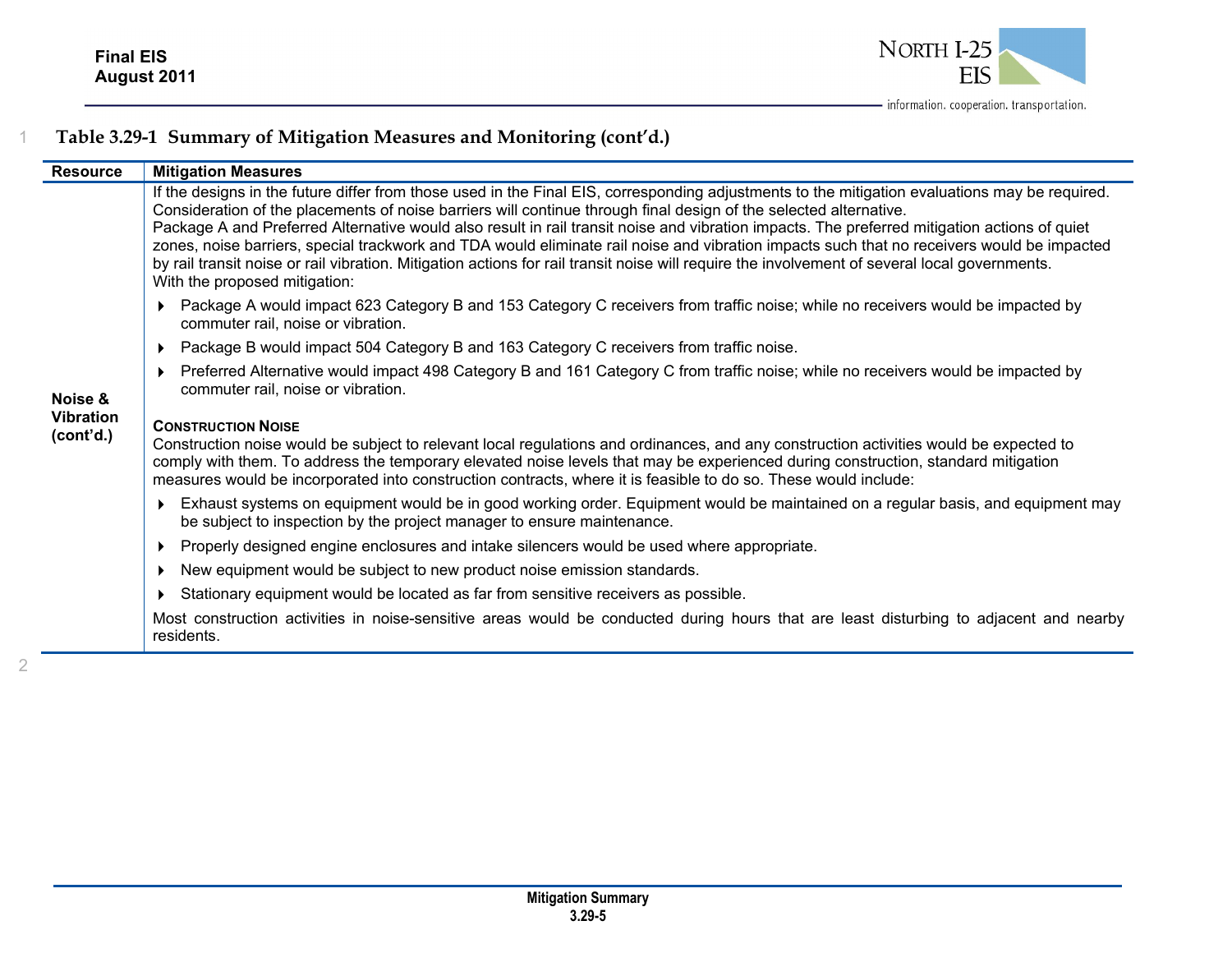

| <b>Resource</b>           | <b>Mitigation Measures</b>                                                                                                                                                                                                                                                                                                                                                                                                                                                                                                                                                                                                                                                                                                                                                                                                                                                                                                                                                                                                                                                                                                                                                                                                                                                                                                                                                        |
|---------------------------|-----------------------------------------------------------------------------------------------------------------------------------------------------------------------------------------------------------------------------------------------------------------------------------------------------------------------------------------------------------------------------------------------------------------------------------------------------------------------------------------------------------------------------------------------------------------------------------------------------------------------------------------------------------------------------------------------------------------------------------------------------------------------------------------------------------------------------------------------------------------------------------------------------------------------------------------------------------------------------------------------------------------------------------------------------------------------------------------------------------------------------------------------------------------------------------------------------------------------------------------------------------------------------------------------------------------------------------------------------------------------------------|
| Water<br><b>Resources</b> | A combination of mitigation measures consisting of permanent structural, nonstructural, and temporary construction best management<br>practices (BMPs) will be implemented in the project area, in compliance with the Clean Water Act and CDOT's MS4 permit requirements.<br>BMPs will include water collection and passive treatment of stormwater, which is currently being directly discharged into existing water<br>systems.<br><b>STRUCTURAL BMPS</b><br>Extended detention/retention ponds have been identified as the primary structural BMP for this project. During final design, BMPs other than<br>water quality ponds may be determined to be more appropriate, based on site conditions at that time. With Package A, water quality ponds<br>will treat approximately 1,765 acres (90.7 percent) of the impervious surfaces within the project area. With Package B, about 2,509 acres<br>(125 percent) will be treated. The Preferred Alternative would provide water quality ponds with a capacity to treat 2,009 acres, or 101 percent,<br>of the total impervious area. Locations of water quality ponds have been identified throughout the project area. Placement of the BMPs is<br>provided in the Water Quality and Floodplain Technical Report (FHU, 2008c) and Addendum (FHU, 2011b) and the Concept Plans Technical<br>Report (FHU and Jacobs, 2011b). |
|                           | Stormwater management plans (silt fence, inlet protection, containerization of wastes, etc.) will be developed during design, implemented<br>during construction, and updated as needed.<br>Riprap will be placed at bridge abutments, piers, and at critical portions of channels or floodplains.<br>When possible, passive BMPs (e.g., grass swales or natural infiltration) will be used for ephemeral streams.<br><b>TEMPORARY CONSTRUCTION BMPS</b>                                                                                                                                                                                                                                                                                                                                                                                                                                                                                                                                                                                                                                                                                                                                                                                                                                                                                                                          |
|                           | A Spill Prevention Control and Countermeasure Plan, per Section 311 of the Clean Water Act, will be prepared.<br>Þ.                                                                                                                                                                                                                                                                                                                                                                                                                                                                                                                                                                                                                                                                                                                                                                                                                                                                                                                                                                                                                                                                                                                                                                                                                                                               |
|                           | In-stream activities will be minimized.<br>▶                                                                                                                                                                                                                                                                                                                                                                                                                                                                                                                                                                                                                                                                                                                                                                                                                                                                                                                                                                                                                                                                                                                                                                                                                                                                                                                                      |
|                           | CDOT's specifications for managing stormwater at a construction site (currently specifications 107.25, 212, 213, and 216) will be<br>▶<br>followed.                                                                                                                                                                                                                                                                                                                                                                                                                                                                                                                                                                                                                                                                                                                                                                                                                                                                                                                                                                                                                                                                                                                                                                                                                               |
|                           | Construction BMPs will be implemented and maintained in compliance with the CDPHE general construction permit. Construction plans<br>Þ.<br>must adhere to a stormwater management plan (Section 402, Clean Water Act CDPHE Regulation 61).                                                                                                                                                                                                                                                                                                                                                                                                                                                                                                                                                                                                                                                                                                                                                                                                                                                                                                                                                                                                                                                                                                                                        |
|                           | Vegetation or other sediment and erosion control techniques (as indicated by CDOT erosion control practices) will be established to<br>▶<br>prevent sediment loading in compliance with the general stormwater construction permit.                                                                                                                                                                                                                                                                                                                                                                                                                                                                                                                                                                                                                                                                                                                                                                                                                                                                                                                                                                                                                                                                                                                                               |
|                           | Construction activities will be phased to minimize effects associated with large areas of exposed ground and with soil compaction from<br>heavy machinery use.                                                                                                                                                                                                                                                                                                                                                                                                                                                                                                                                                                                                                                                                                                                                                                                                                                                                                                                                                                                                                                                                                                                                                                                                                    |
|                           | CDOT has an on-going monitoring program for implementation of its Clean Water Act and MS4 permit requirements on a region and<br>statewide basis. Specific monitoring activities for construction projects will be established in accordance with that program.                                                                                                                                                                                                                                                                                                                                                                                                                                                                                                                                                                                                                                                                                                                                                                                                                                                                                                                                                                                                                                                                                                                   |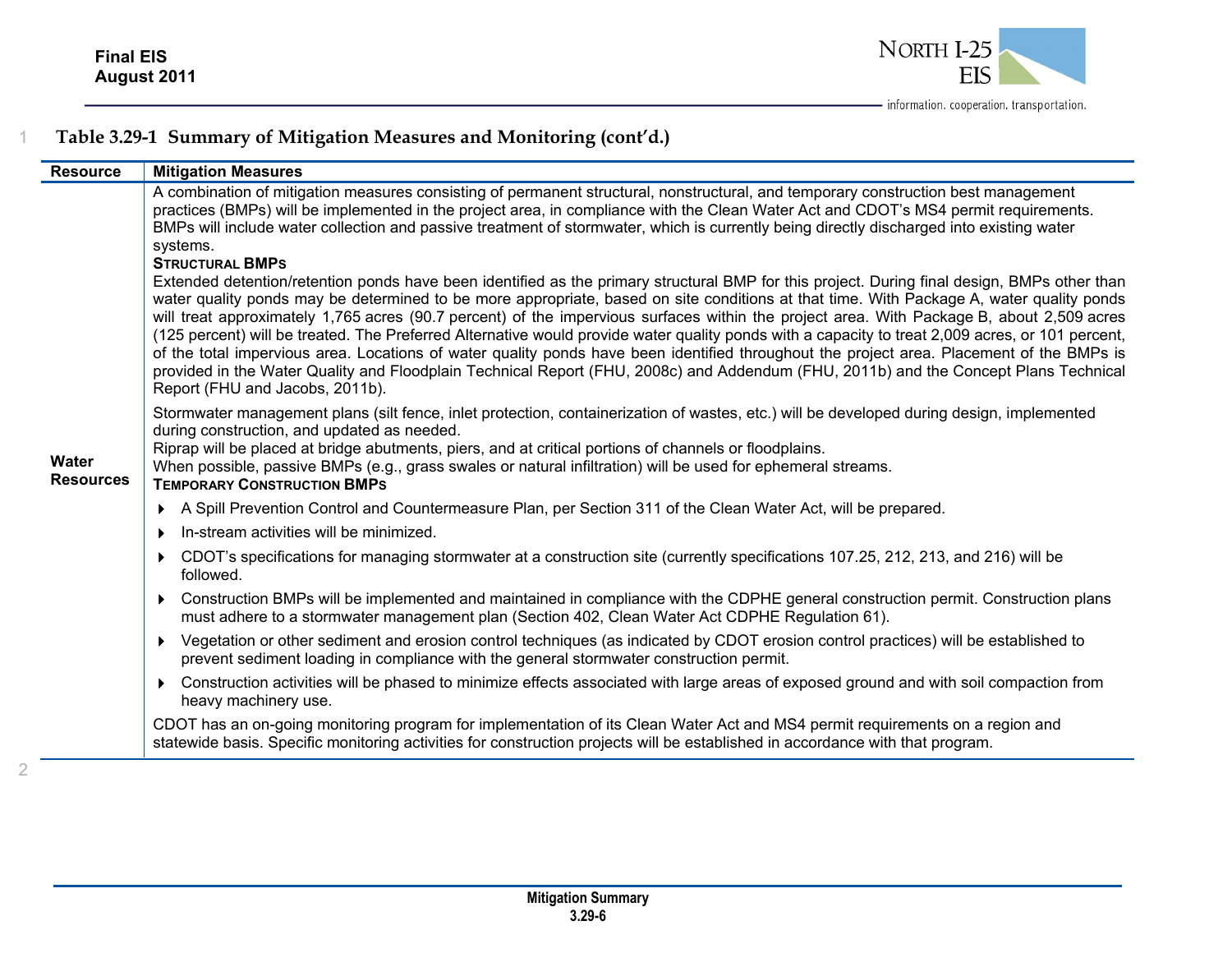

| <b>Resource</b>               | <b>Mitigation Measures</b>                                                                                                                                                                                                                                                                                                                                                                                                                                                                                                                                                                                                                                                                                                                                                                                                                                                  |
|-------------------------------|-----------------------------------------------------------------------------------------------------------------------------------------------------------------------------------------------------------------------------------------------------------------------------------------------------------------------------------------------------------------------------------------------------------------------------------------------------------------------------------------------------------------------------------------------------------------------------------------------------------------------------------------------------------------------------------------------------------------------------------------------------------------------------------------------------------------------------------------------------------------------------|
|                               | <b>GROUNDWATER QUALITY</b><br>If groundwater is encountered during activities associated with excavations for caisson/retaining walls, the discharge of groundwater is<br>authorized when the following conditions are met and then a dewatering permit would not be required:                                                                                                                                                                                                                                                                                                                                                                                                                                                                                                                                                                                              |
|                               | A Construction Stormwater Permit may be obtained;<br>Þ.                                                                                                                                                                                                                                                                                                                                                                                                                                                                                                                                                                                                                                                                                                                                                                                                                     |
|                               | The source is groundwater and/or groundwater combined with stormwater that does not contain pollutants in concentrations exceeding<br>the State groundwater standards in Regulations 5 CCR 1002-41 and 42;                                                                                                                                                                                                                                                                                                                                                                                                                                                                                                                                                                                                                                                                  |
|                               | The discharge is in accordance with CDPH-WQCD Water Quality Policy-27, Low Risk Discharges-September 2009.                                                                                                                                                                                                                                                                                                                                                                                                                                                                                                                                                                                                                                                                                                                                                                  |
| Water                         | The source is identified in the Stormwater Management Plan (SWMP);                                                                                                                                                                                                                                                                                                                                                                                                                                                                                                                                                                                                                                                                                                                                                                                                          |
| <b>Resources</b><br>(cont'd.) | Dewatering BMPs are included in the SWMP, and                                                                                                                                                                                                                                                                                                                                                                                                                                                                                                                                                                                                                                                                                                                                                                                                                               |
|                               | These discharges do not leave the site as surface runoff or to surface waters.                                                                                                                                                                                                                                                                                                                                                                                                                                                                                                                                                                                                                                                                                                                                                                                              |
|                               | If these conditions are not met, then a separate Clean Water Act Section 402 Construction Dewatering Permit or Individual Construction<br>Dewatering Permit will be required to be obtained by CDOT's contractor from the CDPHE - Water Quality Control Division.<br>If dewatering is necessary, groundwater brought to the surface will be managed according to Section 107.25 of the CDOT Standard<br>Specifications for Road and Bridge Construction (CDOT, 2005c). Monitoring associated with construction dewatering will be conducted as<br>established in the applicable permit and the CDOT specifications.<br>If active wells are present prior to construction, status of groundwater well use will have to be determined. Active wells within the right-of-way<br>will be relocated, replaced, or supplemented if a reduction in the water table is anticipated. |
| <b>Wetlands</b>               | Impacts to wetlands and jurisdictional open water will be avoided and minimized to the greatest extent possible during preliminary and final<br>design.<br>The following mitigation goals are appropriate for unavoidable impacts to wetlands for all build packages, including the Preferred Alternative:                                                                                                                                                                                                                                                                                                                                                                                                                                                                                                                                                                  |
|                               | CDOT plans to mitigate permanent impacts to lower quality wetlands associated with project implementation through the purchase of<br>wetland banking credits from a USACE-approved facility.                                                                                                                                                                                                                                                                                                                                                                                                                                                                                                                                                                                                                                                                                |
|                               | Mitigation for impacts to moderate quality wetlands and high quality wetlands, generally associated with perennial waterways, will come in<br>the form of a combination of in-lieu fee arrangements and off-site wetland creation or restoration.                                                                                                                                                                                                                                                                                                                                                                                                                                                                                                                                                                                                                           |
|                               | Monitoring requirements for wetland mitigation will be established through the USACE Section 404 Permit for the project.                                                                                                                                                                                                                                                                                                                                                                                                                                                                                                                                                                                                                                                                                                                                                    |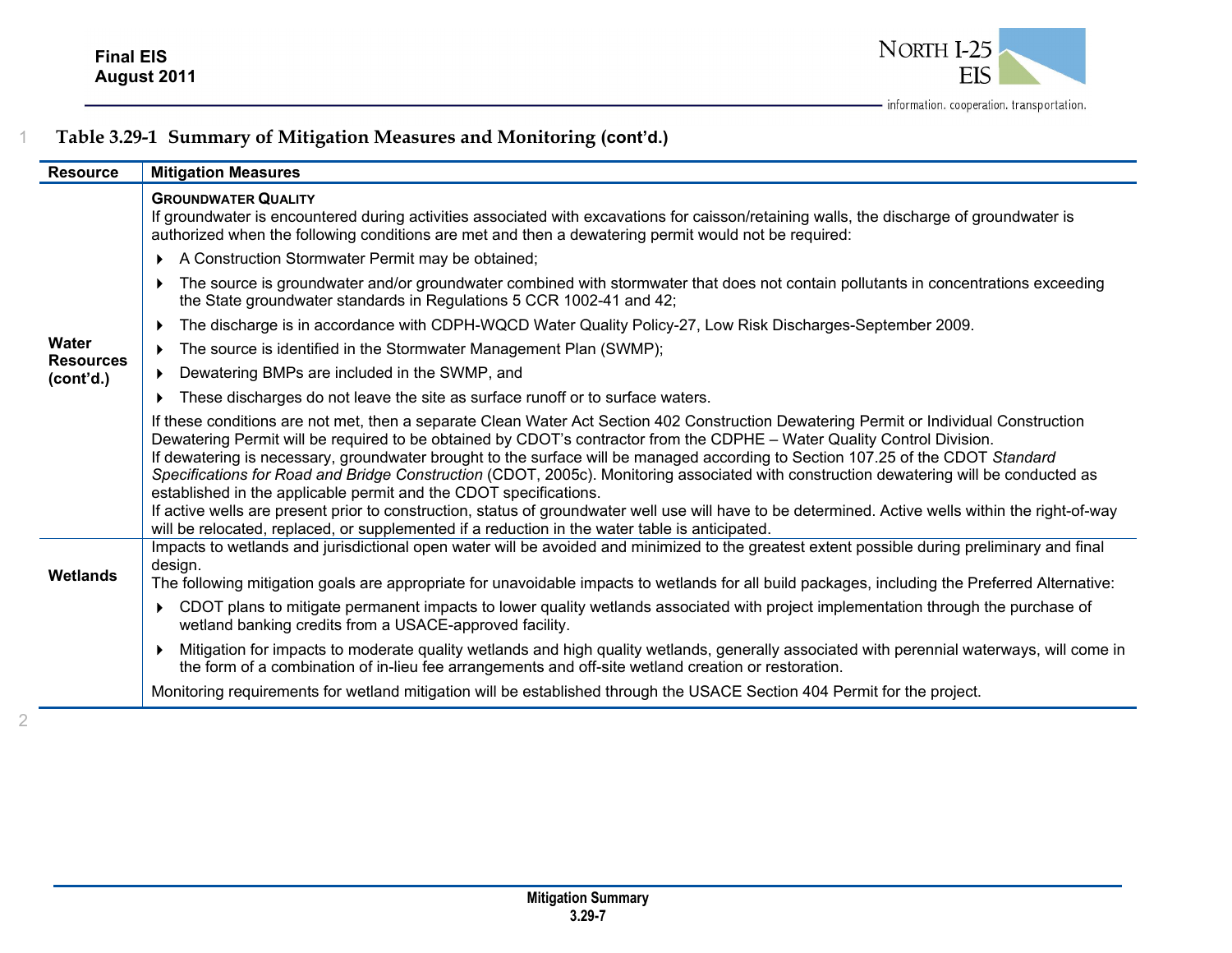

|                              | Table 3.29-1 Summary of Mitigation Measures and Monitoring (cont'd.)                                                                                                                                                                                                                                                                                                                                                                                                                                                                                                                                            |
|------------------------------|-----------------------------------------------------------------------------------------------------------------------------------------------------------------------------------------------------------------------------------------------------------------------------------------------------------------------------------------------------------------------------------------------------------------------------------------------------------------------------------------------------------------------------------------------------------------------------------------------------------------|
| <b>Resource</b>              | <b>Mitigation Measures</b>                                                                                                                                                                                                                                                                                                                                                                                                                                                                                                                                                                                      |
| <b>Wetlands</b><br>(cont'd.) | During construction, BMPs will be used to avoid indirect construction impacts to wetlands. Materials and equipments will be stored a minimum<br>of 50 feet from wetlands, drainages, and ditches that could carry toxics materials into wetlands. Construction fencing and appropriate<br>sediment control BMPs will be used to mark wetland boundaries and sensitive habitats during construction.<br>Sediment and erosion control will be required to be placed during all phases of construction and will remain in place until all disturbed areas<br>have reached 70% of preconstruction vegetative cover. |
|                              | The following measures will be taken to mitigate floodplain impacts to the extent practicable:                                                                                                                                                                                                                                                                                                                                                                                                                                                                                                                  |
|                              | Designs will comply with federal, state, and local agency requirements.<br>$\mathbf{r}$                                                                                                                                                                                                                                                                                                                                                                                                                                                                                                                         |
|                              | Design will consider the maximum allowable backwater as allowed by FEMA.<br>D                                                                                                                                                                                                                                                                                                                                                                                                                                                                                                                                   |
|                              | 100-year FEMA design flows will be used for freeboard determinations, scour design, and to ensure that flow velocities are acceptable.<br>$\ddot{\phantom{1}}$                                                                                                                                                                                                                                                                                                                                                                                                                                                  |
|                              | 500-year design flows will be used for the scour design and to determine the depths of piles or caissons.<br>$\mathbf{r}$                                                                                                                                                                                                                                                                                                                                                                                                                                                                                       |
|                              | Impacts to downstream areas must be assessed during preliminary and final design by using the guidelines described in<br>$\mathbf{r}$<br>Section 3.9 Floodplains.                                                                                                                                                                                                                                                                                                                                                                                                                                               |
|                              | Design flows will be based on the current level of development, and it will not be assumed that any inadvertent detention facilities will<br>lower them.                                                                                                                                                                                                                                                                                                                                                                                                                                                        |
| <b>Floodplains</b>           | A bridge deck drainage system that controls seepage at joints should be considered. If possible, bridge deck drains will be piped to a<br>water quality feature before being discharged into a floodplain.                                                                                                                                                                                                                                                                                                                                                                                                      |
|                              | CDOT policy, to obey the Natural Flow Rule of Colorado and to hold others to the same standard (CDOT Drainage Design Manual, 2004,<br>$\blacktriangleright$<br>sec. 2.5.2 and 12.1.1), will be followed.                                                                                                                                                                                                                                                                                                                                                                                                        |
|                              | The designs will comply with federal and state agencies. The designs will make every consideration towards meeting local agency<br>$\blacktriangleright$<br>requirements and will be consistent with existing watershed and floodplain management programs.                                                                                                                                                                                                                                                                                                                                                     |
|                              | Sediment and erosion will be controlled by implementing appropriate structural and non-structural BMPs during each phase of<br>▶<br>construction to avoid potential pollutants from entering state waters.                                                                                                                                                                                                                                                                                                                                                                                                      |
|                              | Disturbed land will be seeded and re-vegetated in accordance with current CDOT standards and specifications.<br>$\blacktriangleright$                                                                                                                                                                                                                                                                                                                                                                                                                                                                           |
|                              | SB 40 requirements will be met for applicable areas.<br>$\blacktriangleright$                                                                                                                                                                                                                                                                                                                                                                                                                                                                                                                                   |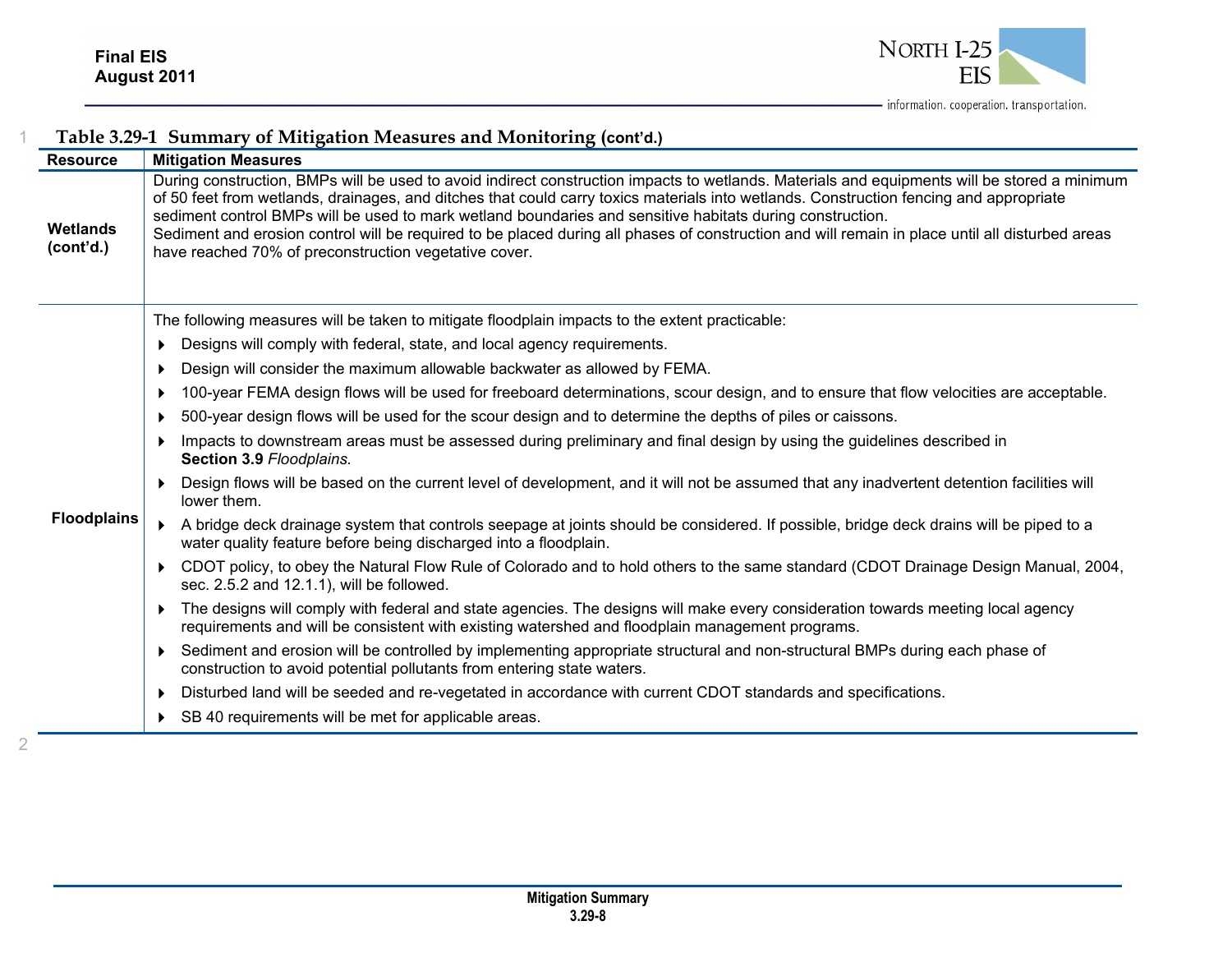

| <b>Resource</b>                | <b>Mitigation Measures</b>                                                                                                                                                                                                                                                                                                     |
|--------------------------------|--------------------------------------------------------------------------------------------------------------------------------------------------------------------------------------------------------------------------------------------------------------------------------------------------------------------------------|
|                                | Specific BMPs will be determined during final design. Mitigation measures are anticipated to include:                                                                                                                                                                                                                          |
|                                | An acceptable revegetation plan will be developed with the CDOT landscape architect and with county personnel in Adams, Boulder,<br>Broomfield, Denver, Larimer, and Weld counties. The revegetation plan must also be acceptable to municipalities, such as Fort Collins<br>and Longmont, within their jurisdictional areas.  |
|                                | A SB 40 certification for stream crossings or adjacent stream banks will be obtained. In these areas, it is recommended trees and shrubs<br>be replaced on a 1:1 basis (trees) and square-foot basis (shrubs).                                                                                                                 |
|                                | ▶ CDOT standard specifications for the amount of time that disturbed areas are allowed to be non-vegetated will be followed.                                                                                                                                                                                                   |
| Vegetation                     | Existing trees, shrubs, and vegetation will be avoided to the maximum extent possible, especially wetlands and riparian plant<br>communities. The project team will coordinate with the CDOT landscape architect before construction to determine the types of<br>vegetation that will be protected during construction.       |
|                                | ▶ Weed-free topsoil will be salvaged for use in seeding.                                                                                                                                                                                                                                                                       |
|                                | Erosion control blankets will be used on steep, newly seeded slopes. Slopes should be roughened at all times.                                                                                                                                                                                                                  |
|                                | All disturbed areas will be re-vegetated with native grass and forb species.<br>$\blacktriangleright$                                                                                                                                                                                                                          |
|                                | Seed, mulch, and mulch tackifier will be applied in phases throughout construction.                                                                                                                                                                                                                                            |
|                                | Mitigation measures for impacts to shortgrass prairie species are included in this table under Threatened, Endangered, and State<br>Sensitive Species.                                                                                                                                                                         |
|                                | An integrated weed management plan or project-specific CDOT 217 Specification will be incorporated into the project design and<br>implemented during construction. Specific BMPs will be required during construction to reduce the potential for introduction and spread of<br>noxious weed species. These will include:      |
|                                | > Noxious weed mapping will be included in the construction documents along with appropriate weed control methods.                                                                                                                                                                                                             |
|                                | Highway right-of-way areas will be inspected periodically by the associated city or its consultants during construction and during post-<br>construction weed monitoring for invasion of noxious weeds.                                                                                                                        |
| <b>Noxious</b><br><b>Weeds</b> | Weed management measures will include removal of heavily infested topsoil, herbicide treatment of lightly infested topsoil as well as<br>other herbicide and/or mechanical treatments, limiting disturbance areas, phased seeding with native species throughout the project, and<br>monitoring during and after construction. |
|                                | ▶ Use of herbicides will include selection of appropriate herbicides and timing of herbicide spraying and use of a backpack sprayer in and<br>adjacent to sensitive areas, such as wetlands and riparian areas.                                                                                                                |
|                                | ▶ Certified weed-free hay and/or mulch will be used in all revegetated areas.                                                                                                                                                                                                                                                  |
|                                | • No fertilizers will be allowed on the project site.                                                                                                                                                                                                                                                                          |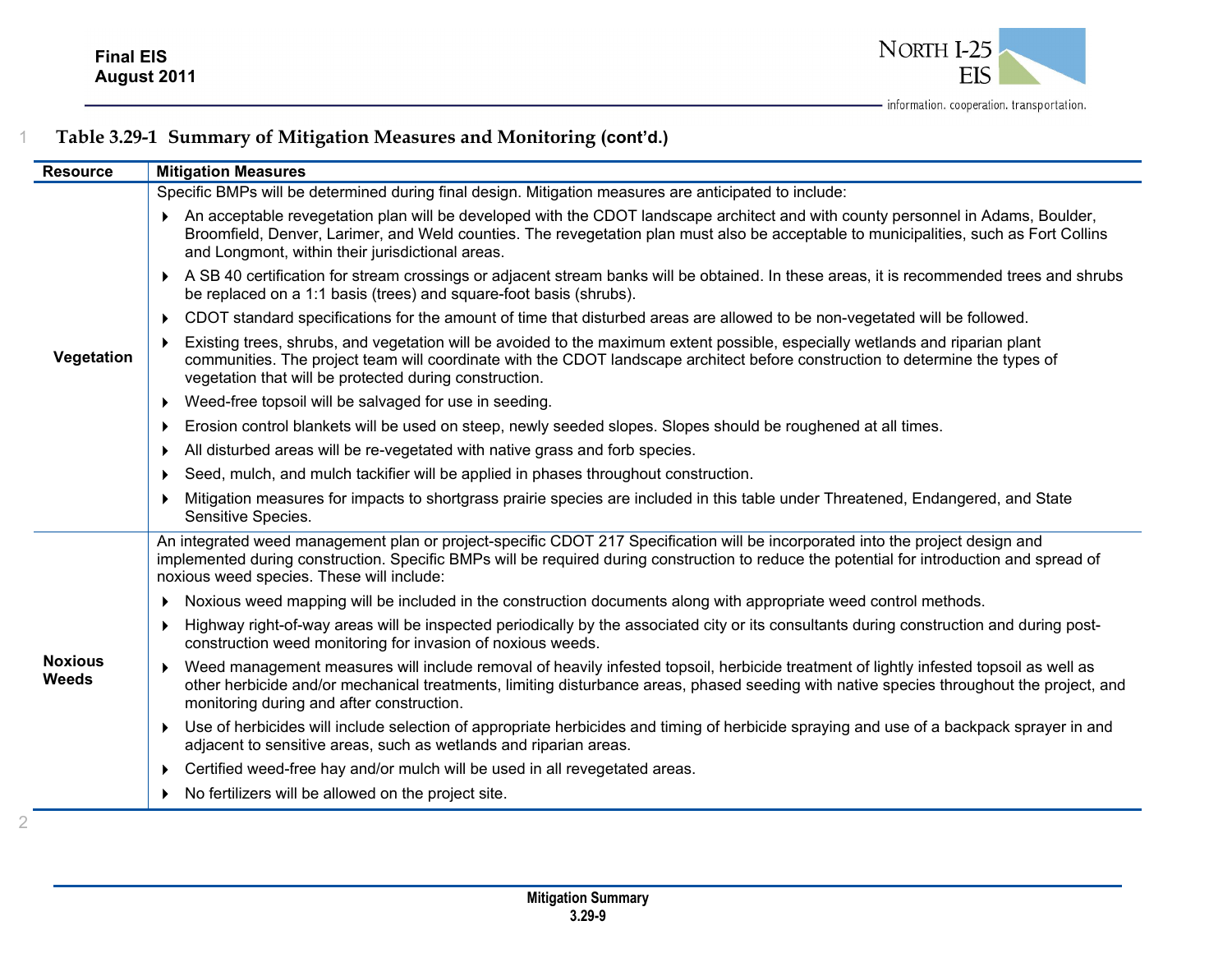

| <b>Resource</b>                            | <b>Mitigation Measures</b>                                                                                                                                                                                                                                                                                                                                                                                                                                                                                       |
|--------------------------------------------|------------------------------------------------------------------------------------------------------------------------------------------------------------------------------------------------------------------------------------------------------------------------------------------------------------------------------------------------------------------------------------------------------------------------------------------------------------------------------------------------------------------|
| <b>Noxious</b><br><b>Weeds</b><br>(cont'd) | Imported topsoil must be inspected and approved by the project's Noxious Weed Management Supervisor before it can be used on-site.<br>▶                                                                                                                                                                                                                                                                                                                                                                          |
|                                            | Preventative control measures for project design and construction may include:<br>▶                                                                                                                                                                                                                                                                                                                                                                                                                              |
|                                            | Only native species will be used to revegetate sites.<br>$\bullet$                                                                                                                                                                                                                                                                                                                                                                                                                                               |
|                                            | Materials used for revegetating will be inspected and regulated in accordance with provisions of the Weed Free Forage Act, Title 35,<br>$\bullet$<br>Article 27.5, CRS.                                                                                                                                                                                                                                                                                                                                          |
|                                            | When salvaging topsoil from on-site construction locations, the potential for spread of noxious weeds will be considered. Importing<br>$\bullet$<br>topsoil onto the project site will not be allowed.                                                                                                                                                                                                                                                                                                           |
|                                            | Equipment will remain on designated roadways and stay out of weed-infested areas until the areas are treated. All equipment will be<br>cleaned of all soil and plant parts before its arrival at a project site.                                                                                                                                                                                                                                                                                                 |
|                                            | Appropriate monitoring actions for noxious weeds mitigation will be identified in the integrated weed management plan or project-specific<br>CDOT 217 Specification.                                                                                                                                                                                                                                                                                                                                             |
|                                            | CDOT mitigation measures associated with wildlife impacts will include:                                                                                                                                                                                                                                                                                                                                                                                                                                          |
|                                            | An application for SB 40 Certification will be submitted to CDOW.                                                                                                                                                                                                                                                                                                                                                                                                                                                |
| Wildlife                                   | ▶ Requirements of the Migratory Bird Treaty Act (1918) (MBTA) will be followed. CDOT has proposed special provisions creating a new<br>Standards and Specification Section 240 – Protection of Migratory Birds to address the requirements of the MBTA. These provisions will<br>ensure that consistent, appropriate and reasonable measures are taken to prevent injury to and death of migratory birds and the CDOT<br>activities are compatible with current federal and state wildlife laws and regulations. |
|                                            | ▶ CDOT will implement three mitigation measures for projects that will have an impact to migratory birds: (1) tree trimming and/or removal<br>activities, (2) bridge or box culvert work that may disturb nesting birds, and (3) clearing and grubbing of vegetation that may disturb<br>ground nesting birds will all be completed before birds begin to nest or after the young have fledged.                                                                                                                  |
|                                            | A raptor nest survey will be conducted prior to project construction to identify raptor nests and nesting activity in the vicinity of the<br>proposed project. CDOW recommended buffers and seasonal restrictions will be implemented if active raptor nests are found.                                                                                                                                                                                                                                          |
|                                            | If impacts to raptor nests are unavoidable, specific mitigation measures will be developed prior to construction.<br>Þ.                                                                                                                                                                                                                                                                                                                                                                                          |
|                                            | To maximize use of movement corridors by wildlife, bridge spans and culverts should have the following features: a minimum clearance<br>of 10 feet and width of 20 feet for deer and a minimum "openness ratio" of 0.75.                                                                                                                                                                                                                                                                                         |
|                                            | > Shrubs and vegetative cover will be placed at bridge underpass openings to attract wildlife and provide a "funnel effect".                                                                                                                                                                                                                                                                                                                                                                                     |
|                                            | For structures that periodically convey water, ledges or shelves will provide passage alternatives during high water.<br>▶                                                                                                                                                                                                                                                                                                                                                                                       |
|                                            | ▶ To avoid human disturbance to wildlife, trails should not be placed near wildlife crossing structures.                                                                                                                                                                                                                                                                                                                                                                                                         |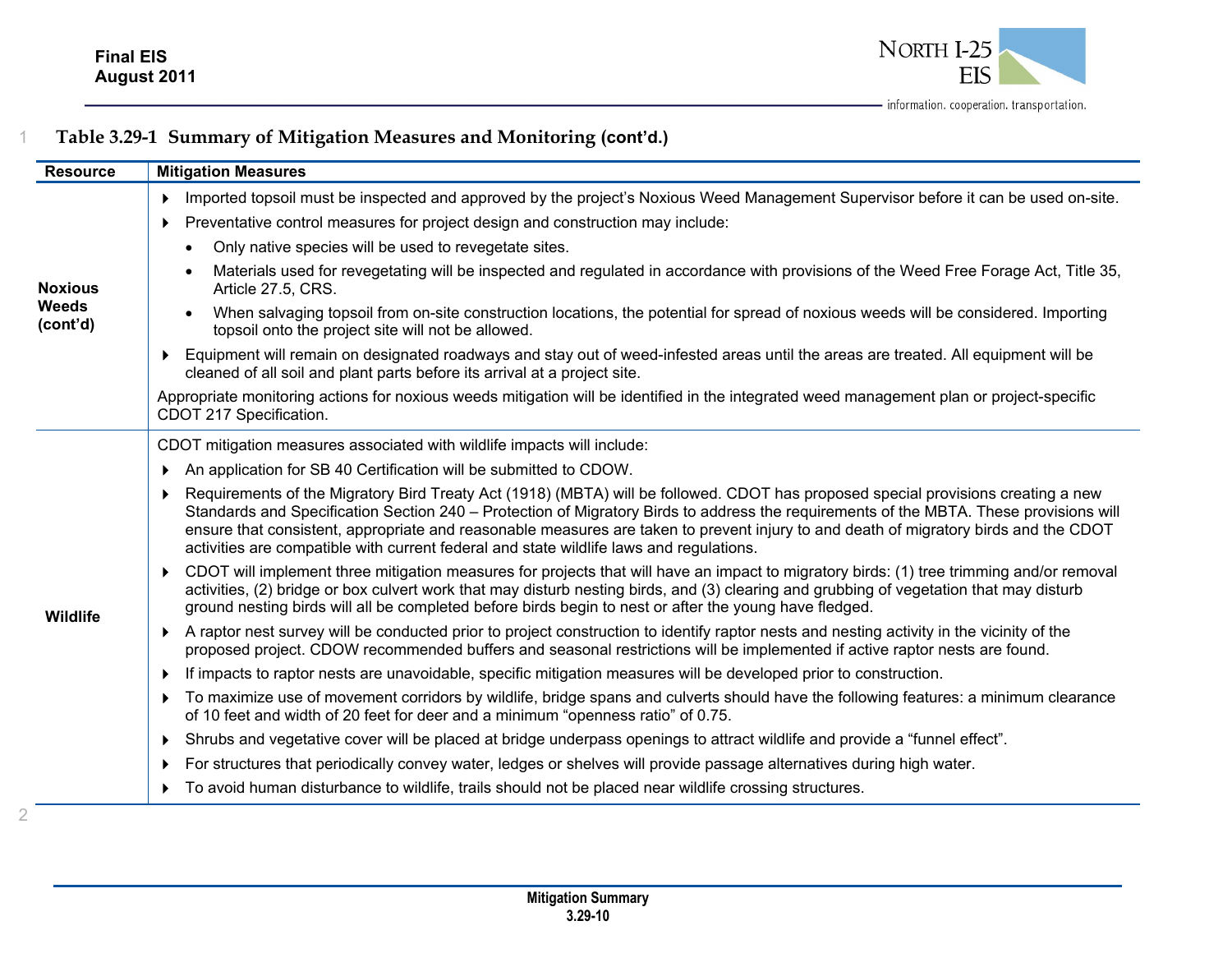

| <b>Resource</b>                                                                           | <b>Mitigation Measures</b>                                                                                                                                                                                                                                                                                                                                                                               |
|-------------------------------------------------------------------------------------------|----------------------------------------------------------------------------------------------------------------------------------------------------------------------------------------------------------------------------------------------------------------------------------------------------------------------------------------------------------------------------------------------------------|
|                                                                                           | To maximize use of bridges and culverts by wildlife, other recommended design elements include:                                                                                                                                                                                                                                                                                                          |
|                                                                                           | The placement of lighting should be avoided near the crossing structures.                                                                                                                                                                                                                                                                                                                                |
|                                                                                           | Roadside vegetation height should be kept to a minimum.                                                                                                                                                                                                                                                                                                                                                  |
|                                                                                           | Along the commuter rail corridor, CDOT/FHWA will seek permission from the regional transit authority to minimize the use of chain-link<br>fencing in areas that are heavily used by wildlife.                                                                                                                                                                                                            |
|                                                                                           | The following design measures may be implemented to mitigate potential impacts to aquatic species, including native fish:                                                                                                                                                                                                                                                                                |
|                                                                                           | Riffle and pool complexes should be maintained and/or created.                                                                                                                                                                                                                                                                                                                                           |
| Wildlife                                                                                  | Natural stream bottoms will be maintained.<br>$\blacktriangleright$                                                                                                                                                                                                                                                                                                                                      |
| (cont'd)                                                                                  | Culverts should be partially buried and the bottom should be covered with gravel/sand and have a low gradient.                                                                                                                                                                                                                                                                                           |
|                                                                                           | Culverts to be replaced should be replaced with one of equal or greater size.                                                                                                                                                                                                                                                                                                                            |
|                                                                                           | Culverts will not have grates, impact dissipators, or any other features that would impede fish movement.                                                                                                                                                                                                                                                                                                |
|                                                                                           | Access points to streams during construction will be limited to minimize degradation of the banks.                                                                                                                                                                                                                                                                                                       |
|                                                                                           | No new fish passage barriers will be created.                                                                                                                                                                                                                                                                                                                                                            |
|                                                                                           | Existing drop structures that create a barrier to fish movements will be removed or redesigned where possible.                                                                                                                                                                                                                                                                                           |
|                                                                                           | Erosion control blankets will be "wildlife friendly", consisting of 100 percent biodegradable materials.                                                                                                                                                                                                                                                                                                 |
| Threatened,<br>Endangered,<br><b>Other</b><br>Federally-<br><b>Protected</b><br>and State | Mitigation measures for occupied Preble's habitat may be required as part of Section 7 consultation with USFWS. Because the project will be<br>built over a period of many years, CDOT will reinitiate Section 7 consultation with USFWS when future phases are initiated to determine<br>whether additional surveys for PMJM are needed at that time. Avoidance and minimization measures will include: |
|                                                                                           | Construction within occupied Preble's habitat at the Little Thompson and Big Thompson rivers and any area found to be occupied by<br>Preble's by future surveys will be limited to Preble's inactive season (November through April).                                                                                                                                                                    |
|                                                                                           | Visible barriers will be used to limit the area of construction.<br>$\blacktriangleright$                                                                                                                                                                                                                                                                                                                |
| <b>Sensitive</b>                                                                          | If culverts in Preble's habitat are replaced or upgraded, the new culverts will incorporate ledges to facilitate small mammal passage.<br>$\blacktriangleright$                                                                                                                                                                                                                                          |
| <b>Species</b>                                                                            | Current technology to reduce lighting impacts to Preble's will be investigated.                                                                                                                                                                                                                                                                                                                          |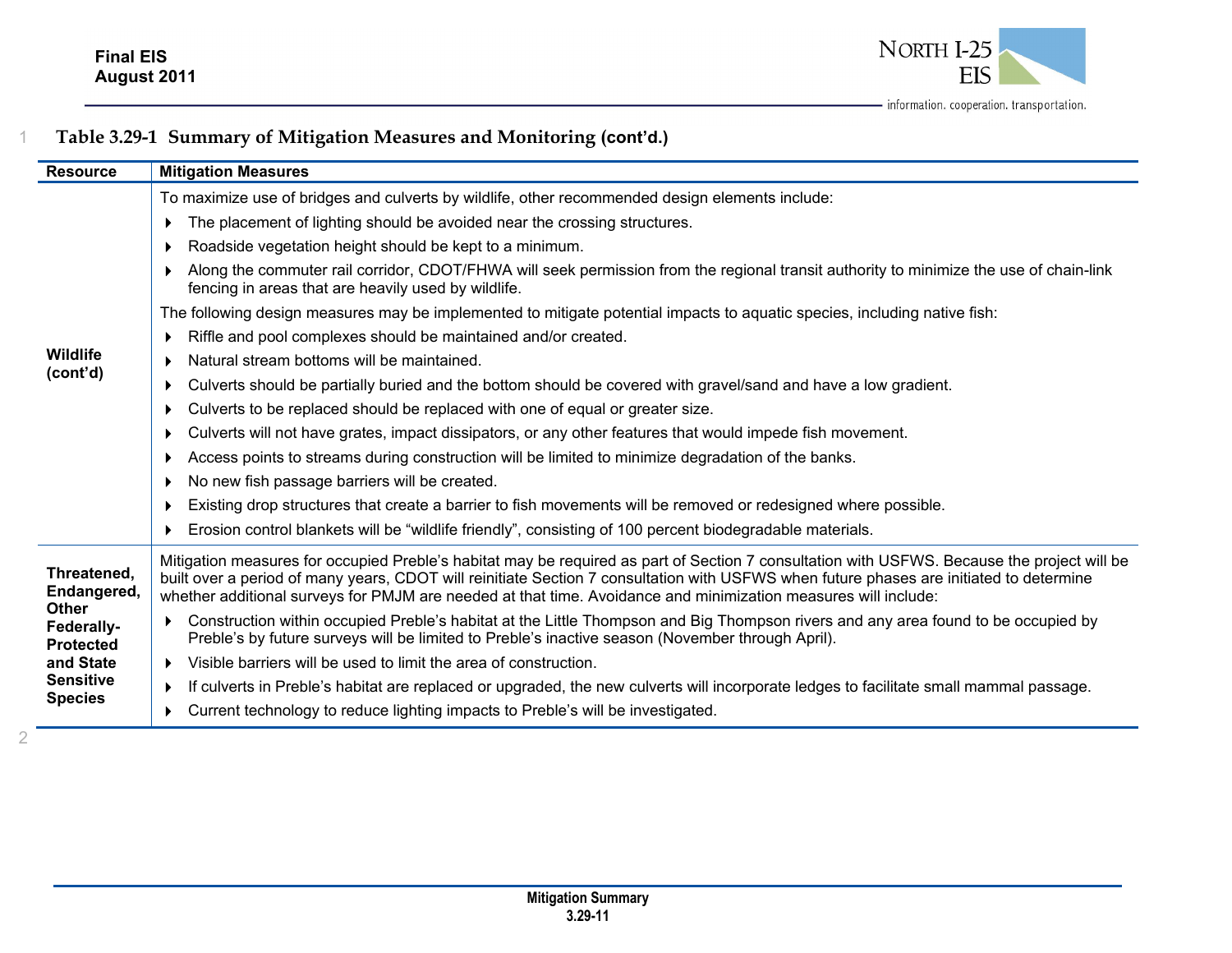

| <b>Resource</b>                                                 | <b>Mitigation Measures</b>                                                                                                                                                                                                                                                                                                                                                                                                                                     |
|-----------------------------------------------------------------|----------------------------------------------------------------------------------------------------------------------------------------------------------------------------------------------------------------------------------------------------------------------------------------------------------------------------------------------------------------------------------------------------------------------------------------------------------------|
|                                                                 | Where impacts are unavoidable, compensatory mitigation will be provided through replacement with suitable habitat for Preble's habitat.<br>Mitigation measures for Preble's could be combined with wetlands mitigation. Wetland mitigation measures also may replace any<br>impacts to suitable unoccupied Preble's habitat. Permanent impacts would be mitigated at a 3:1 mitigation to impact ratio; temporary<br>impacts would be mitigated at a 1:1 ratio. |
|                                                                 | Conservation measures would be employed to minimize impacts during construction and include:<br>$\blacktriangleright$                                                                                                                                                                                                                                                                                                                                          |
|                                                                 | Stockpiling construction materials in bare areas, rather than on top of existing vegetation in known occupied and high potential<br>$\bullet$<br>habitats.                                                                                                                                                                                                                                                                                                     |
|                                                                 | Informing construction workers the reasons for and importance of limiting impacts to vegetated habitat outside the work area in<br>$\bullet$<br>known occupied habitat.                                                                                                                                                                                                                                                                                        |
|                                                                 | Supervising work on a daily basis to ensure that conditions established by the USFWS are met.<br>$\bullet$                                                                                                                                                                                                                                                                                                                                                     |
| Threatened,<br>Endangered,                                      | Providing a report to the USFWS that includes photographic documentation of site conditions prior to and at the completion of<br>$\bullet$<br>construction.                                                                                                                                                                                                                                                                                                    |
| <b>Other</b>                                                    | Following requirements stipulated in the Biological Opinion prepared by the USFWS.<br>$\bullet$                                                                                                                                                                                                                                                                                                                                                                |
| Federally-<br><b>Protected</b><br>and State<br><b>Sensitive</b> | Conservation measures in accordance with the Short Grass Prairie Initiative Biological Opinion for sensitive, nonlisted species<br>$\bullet$<br>including black-tailed prairie dog, burrowing owl, native fish, and mussels (including brassy minnow, common shiner, plans minnow,<br>and cylindrical papershell), and northern leopard frog.                                                                                                                  |
| <b>Species</b>                                                  | Mitigation measures for bald eagles include:                                                                                                                                                                                                                                                                                                                                                                                                                   |
| (cont'd.)                                                       | A raptor nest survey will be conducted prior to construction to identify bald eagle nests in the project area. If an active bald eagle nest is<br>found within 0.5 mile of the project area, the buffers and seasonal restrictions recommended by CDOW will be established during<br>construction to avoid nest abandonment.                                                                                                                                   |
|                                                                 | No construction will occur within 0.25 mile of active nocturnal roosts between November 15 and March 15. If perch or roost trees are<br>▶<br>removed during construction, they will be replaced at a 2:1 ratio with native cottonwood trees.                                                                                                                                                                                                                   |
|                                                                 | All overhead lighting at the intersection of I-25 and SH 392 near Fossil Creek Reservoir will incorporate the latest technology at the time<br>$\blacktriangleright$<br>of construction to control light leakage and direct lighting away from eagles roosting or nesting at the reservoir.                                                                                                                                                                    |
|                                                                 | Mitigation for wetland impacts will also provide mitigation for impacts to riparian habitats used by foraging bald eagles.                                                                                                                                                                                                                                                                                                                                     |
|                                                                 | Prairie dog colonies will need to be resurveyed prior to construction. In areas where avoidance of prairie dogs is not possible, CDOT will<br>follow its Impacted Black-tailed Prairie Dog Policy. Any prairie dog relocation or removal activities will be carried out in accordance with<br>CRS 35-7-203, as well as any other applicable laws or regulations, and with close coordination with CDOW.                                                        |
|                                                                 |                                                                                                                                                                                                                                                                                                                                                                                                                                                                |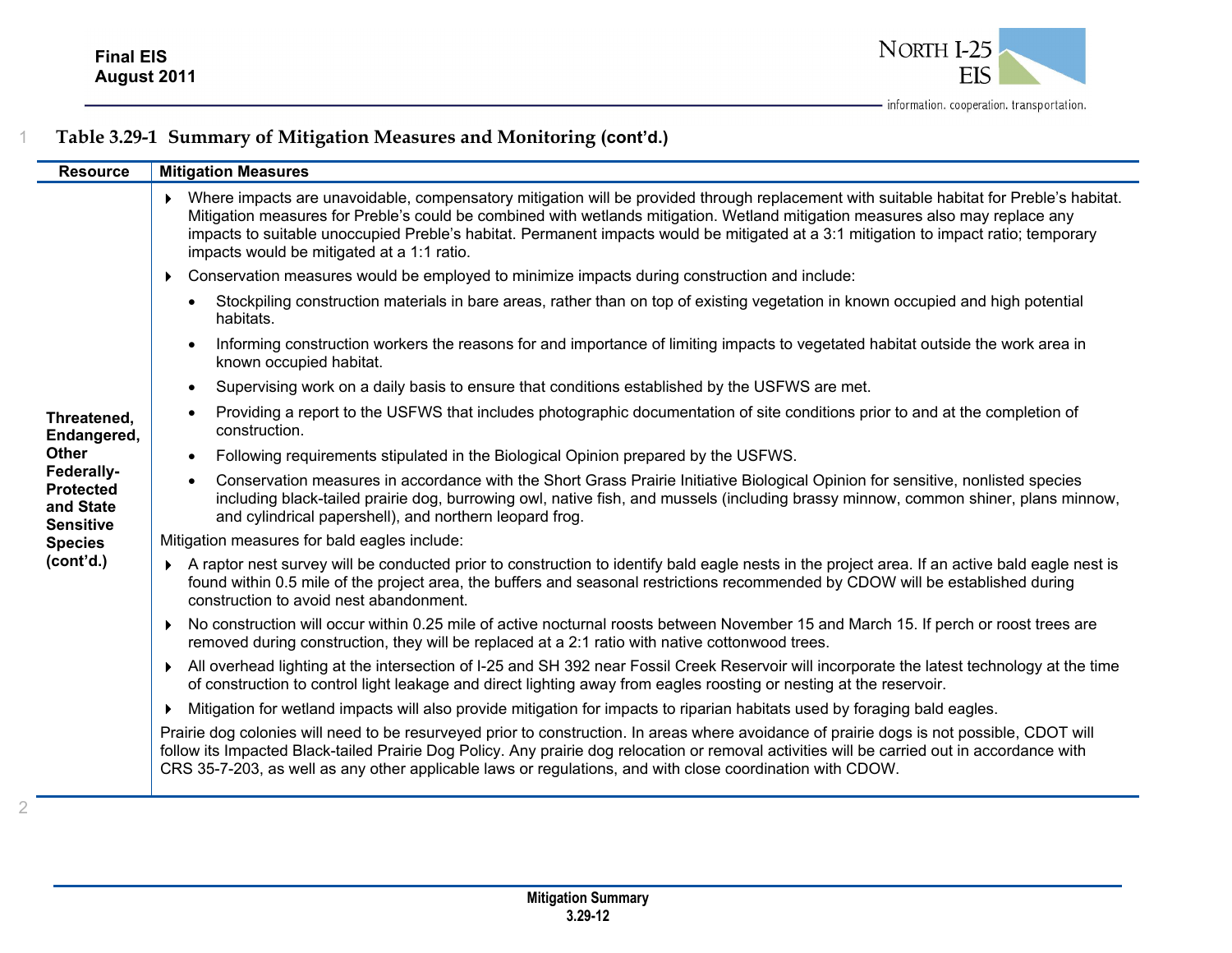

| <b>Resource</b>                                                                                                                              | <b>Mitigation Measures</b>                                                                                                                                                                                                                                                                                                                                                                                                                                                                                                                                                                                                                                                                                                                                                                                                                                                                                                                                                                                                                                                                                                                                                                                                                                                                                                                                                                                                                                                                                                                                                                                                                                                                                                                                                                                                                                                                                                                                                                                                                                                                                                                                                                                                                                                                                                                                                                                                                                                                                                                                                                                                                                                                                                                                                                                                                                                                                                                                                                                                                                                                                                                                                                                                                                         |
|----------------------------------------------------------------------------------------------------------------------------------------------|--------------------------------------------------------------------------------------------------------------------------------------------------------------------------------------------------------------------------------------------------------------------------------------------------------------------------------------------------------------------------------------------------------------------------------------------------------------------------------------------------------------------------------------------------------------------------------------------------------------------------------------------------------------------------------------------------------------------------------------------------------------------------------------------------------------------------------------------------------------------------------------------------------------------------------------------------------------------------------------------------------------------------------------------------------------------------------------------------------------------------------------------------------------------------------------------------------------------------------------------------------------------------------------------------------------------------------------------------------------------------------------------------------------------------------------------------------------------------------------------------------------------------------------------------------------------------------------------------------------------------------------------------------------------------------------------------------------------------------------------------------------------------------------------------------------------------------------------------------------------------------------------------------------------------------------------------------------------------------------------------------------------------------------------------------------------------------------------------------------------------------------------------------------------------------------------------------------------------------------------------------------------------------------------------------------------------------------------------------------------------------------------------------------------------------------------------------------------------------------------------------------------------------------------------------------------------------------------------------------------------------------------------------------------------------------------------------------------------------------------------------------------------------------------------------------------------------------------------------------------------------------------------------------------------------------------------------------------------------------------------------------------------------------------------------------------------------------------------------------------------------------------------------------------------------------------------------------------------------------------------------------------|
| Threatened,<br>Endangered,<br><b>Other</b><br>Federally-<br><b>Protected</b><br>and State<br><b>Sensitive</b><br><b>Species</b><br>(cont'd.) | Burrowing owl surveys will be conducted prior to any work in prairie dog colonies between March 15 and October 31. If burrowing owls<br>are present, prairie dog removal will be scheduled to occur outside this time period. If burrowing owls are found within the construction<br>footprint during preconstruction surveys, nests will be left undisturbed and additional avoidance measures will be developed in<br>coordination with CDOW. Direct impacts to burrowing owls will be avoided by covering or destroying prairie dog burrows prior to<br>construction (prior to March 15).<br>Direct impacts to nesting great blue herons will be avoided by prohibiting work within the 500-meter (0.31-mile) buffer from nest sites<br>recommended by CDOW. Impacts within this buffer will be limited during the nesting season, which occurs from mid-March through July.<br>Mitigation measures for wetlands and Preble's, including wetlands replacement and riparian enhancement, will also mitigate impacts to<br>northern leopard frogs and common gartersnakes.<br>Replacement of culverts with larger culverts or free-spanning bridges will also mitigate potential impacts to northern leopard frog and<br>common gartersnake.<br>The following design measures will mitigate potential impacts to aquatic species, including native fish:<br>Riffle and pool complexes should be maintained and/or created;<br>Natural stream bottoms will be maintained;<br>Culverts should be partially buried and the bottom should be covered with gravel/sand and have a low gradient;<br>▶<br>Culverts to be replaced will be replaced with one of equal or greater size;<br>Culverts will not have grates, energy dissapators, or any other features that would impede fish movement.<br>To avoid erosion-induced siltation and sedimentation, erosion control measures will be applied, such as the immediate reseeding of<br>▶<br>disturbed areas after construction and, if necessary, the application of mulch and mulch tackifier to stabilize slopes.<br>Access points to streams during construction will be limited to minimize degradation of the banks.<br>▶<br>No new fish passage barriers will be created.<br>Existing drop structures that create a barrier to fish movements will be removed or redesigned where practicable.<br>CDOT's water quality BMPs will be applied, and will include installation of mechanisms to collect, contain, and/or treat roadway runoff.<br>Mitigation measures, such as habitat replacement/enhancement and replacement of existing culverts with larger or more numerous<br>culverts and/or free-spanning bridges, would also improve fish habitat. These measures are designed to offset impacts to wetlands,<br>Ute ladies'-tresses orchid, and Preble's.<br>Potential Colorado butterfly plant and Ute ladies'-tresses orchid habitat within the project area, along the Cache la Poudre, Big<br>Thompson and Little Thompson rivers, and along St. Vrain Creek will be surveyed during the flowering season just prior to construction.<br>An integrated weed management plan or project specific CDOT 217 specification will be developed and implemented to control the<br>spread of noxious weeds. |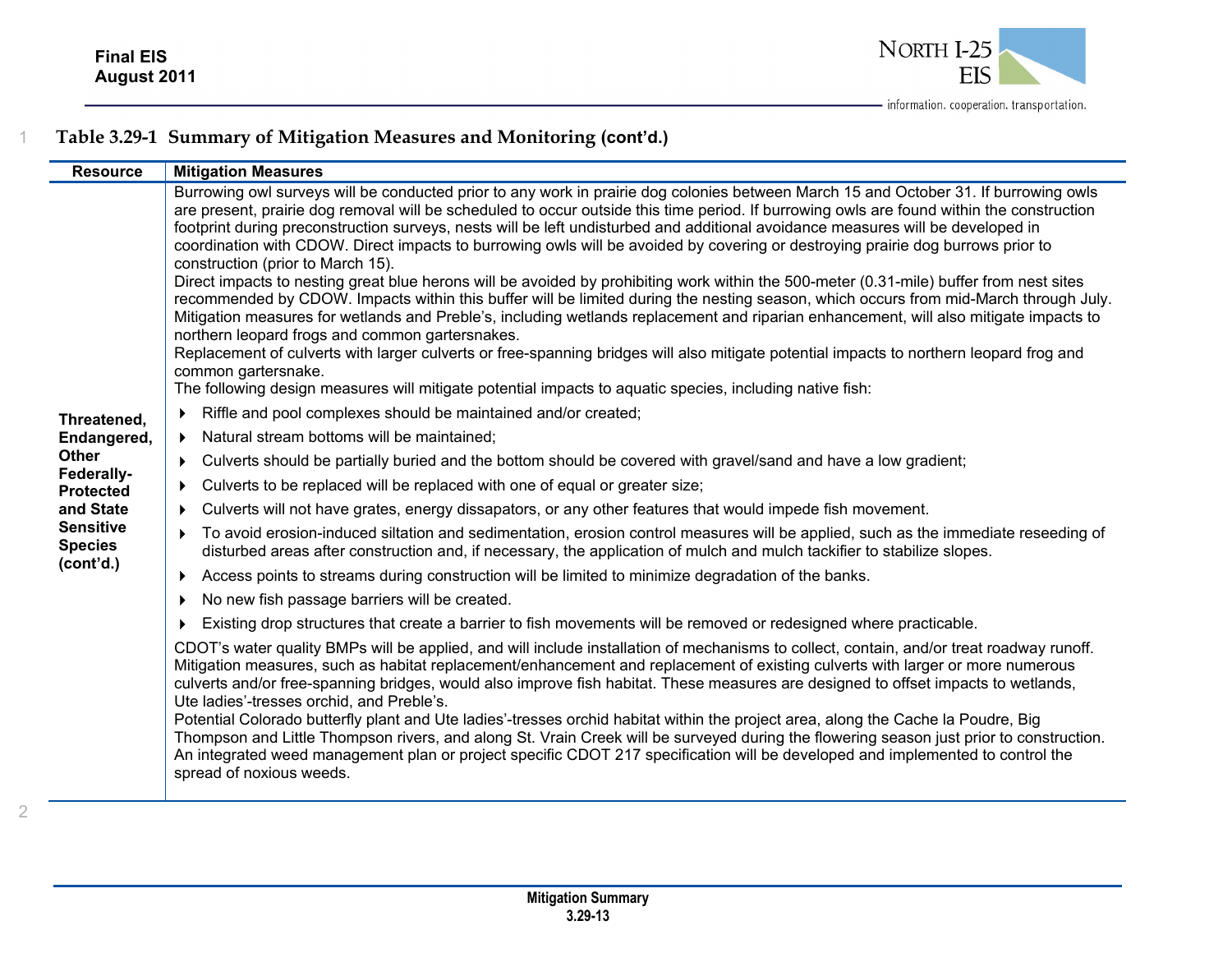

| <b>Resource</b> | <b>Mitigation Measures</b>                                                                                                                                                                                                                                                                                                                                                                                                                                                                                                                                                                                                                                                                                                                                                                                       |
|-----------------|------------------------------------------------------------------------------------------------------------------------------------------------------------------------------------------------------------------------------------------------------------------------------------------------------------------------------------------------------------------------------------------------------------------------------------------------------------------------------------------------------------------------------------------------------------------------------------------------------------------------------------------------------------------------------------------------------------------------------------------------------------------------------------------------------------------|
|                 | Mitigation measures to address visual effects of highway widening will include incorporating landscaping at interchanges and along<br>the highway.                                                                                                                                                                                                                                                                                                                                                                                                                                                                                                                                                                                                                                                               |
|                 | Mitigation measures to address visual effects of structural elements will include providing architectural interest or color into retaining<br>walls and sound walls, and reducing the effect of overpasses by providing architectural detailing of the railings and other features.                                                                                                                                                                                                                                                                                                                                                                                                                                                                                                                              |
|                 | Mitigation measures to address the visual effects of carpool lots will include the use of trees in combination with shrubs to filter views<br>to the carpool lots, provide a human scale, and present a positive image. Landscape islands with shade trees would be placed in<br>parking lots to break up the expanse of pavement and parked vehicles.                                                                                                                                                                                                                                                                                                                                                                                                                                                           |
| <b>Visual</b>   | Mitigation measures to soften and enhance the visual effects of slip ramps will include incorporating landscaping, providing<br>architectural interest or color in retaining wall and limiting lighting to only what is required for safety and security.                                                                                                                                                                                                                                                                                                                                                                                                                                                                                                                                                        |
| Quality         | Potential mitigation measures to soften and enhance the visual effect of the proposed commuter rail service will include fencing<br>types, landscaping, and architectural features.                                                                                                                                                                                                                                                                                                                                                                                                                                                                                                                                                                                                                              |
|                 | Mitigation measures to soften and enhance visual effects of track widening for transit will include incorporating landscaping,<br>considering vinyl-coated chain-link fencing, providing architectural interest or color in retaining wall and bridge design, and limiting<br>lighting to only what is required for safety and security.                                                                                                                                                                                                                                                                                                                                                                                                                                                                         |
|                 | Mitigation measures to address visual effects of express bus, commuter bus, and commuter rail stations will include providing<br>distinctive treatments at station locations to designate station locations. Local communities, business districts, or other entities should<br>be involved in upgrading or enhancing the currently proposed features. The effects of overpasses will be reduced with architectural<br>detailing of the railing and other features. Station effects will be reduced with the use of trees in combination with shrubs to filter<br>views to the station and parking lots, provide a human scale, and present a positive image to attract ridership. Landscape islands<br>with shade trees will be placed in parking lots to break up the expanse of pavement and parked vehicles. |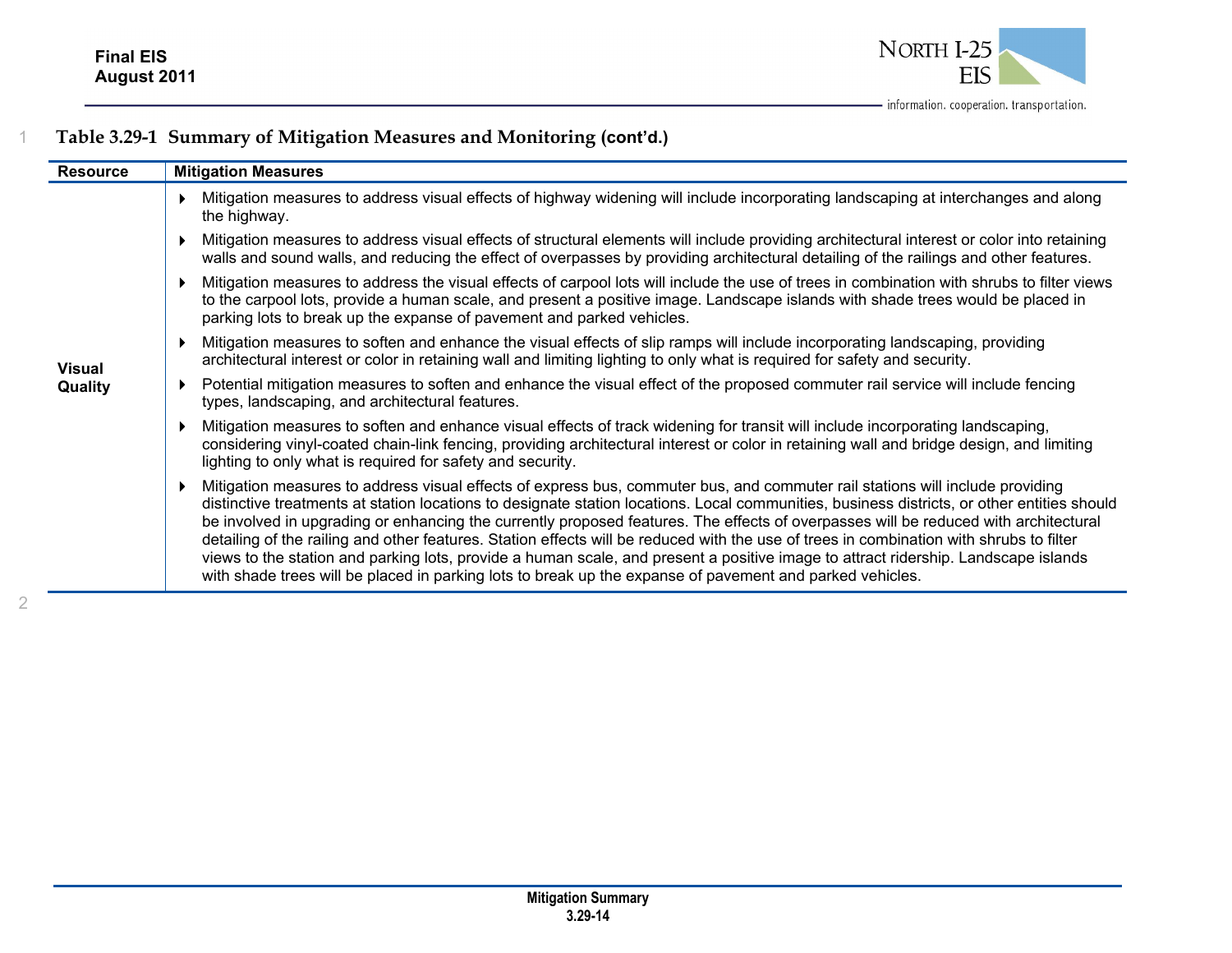

|  |  |  | Table 3.29-1 Summary of Mitigation Measures and Monitoring (cont'd.) |  |
|--|--|--|----------------------------------------------------------------------|--|
|--|--|--|----------------------------------------------------------------------|--|

| <b>Resource</b>     | <b>Mitigation Measures</b>                                                                                                                                                                                                                                                                                                                                                                                               |
|---------------------|--------------------------------------------------------------------------------------------------------------------------------------------------------------------------------------------------------------------------------------------------------------------------------------------------------------------------------------------------------------------------------------------------------------------------|
|                     | Mitigation measures to address adverse effects to historic properties will be determined by consultation between FHWA, CDOT and the<br>Colorado SHPO.<br>Mitigation measure for permanent impacts may include:                                                                                                                                                                                                           |
|                     | Avoidance and minimization will be addressed first.                                                                                                                                                                                                                                                                                                                                                                      |
|                     | Memorandum of Agreement with parties will be established.                                                                                                                                                                                                                                                                                                                                                                |
|                     | Colorado Historical Society Standards Level II Documentation will be provided.                                                                                                                                                                                                                                                                                                                                           |
|                     | If subsurface archaeological remains are exposed during any phase of construction, all activities in the vicinity of the discovery will<br>cease and the CDOT Senior Staff Archaeologist will be contacted. Consultation with the SHPO and any pertinent consulting parties<br>will be contacted, as necessary. Work will not proceed until authorization from the CDOT Senior Staff Archaeologist has been<br>provided. |
| <b>Historic</b>     | Mitigation measures for indirect effects include:                                                                                                                                                                                                                                                                                                                                                                        |
| <b>Preservation</b> | Construction disturbances will be controlled and minimized.<br>Þ.                                                                                                                                                                                                                                                                                                                                                        |
|                     | All disturbed areas will be returned to their original configuration to the extent possible.<br>▶                                                                                                                                                                                                                                                                                                                        |
|                     | Precautionary measures, such as applied palliatives to reduce impact of dust will be implemented.<br>▶                                                                                                                                                                                                                                                                                                                   |
|                     | Contractor training to prevent flying debris effects will be implemented.<br>▶                                                                                                                                                                                                                                                                                                                                           |
|                     | Planned construction staging will be provided to avoid these effects whenever possible.<br>▶                                                                                                                                                                                                                                                                                                                             |
|                     | Signage and well marked alternate routes for access will be provided.<br>▶                                                                                                                                                                                                                                                                                                                                               |
|                     | Landscape context sensitive design will be employed to minimize intrusive effects of transportation features.<br>▶                                                                                                                                                                                                                                                                                                       |
|                     | Noise barriers will be constructed as warranted.                                                                                                                                                                                                                                                                                                                                                                         |
|                     |                                                                                                                                                                                                                                                                                                                                                                                                                          |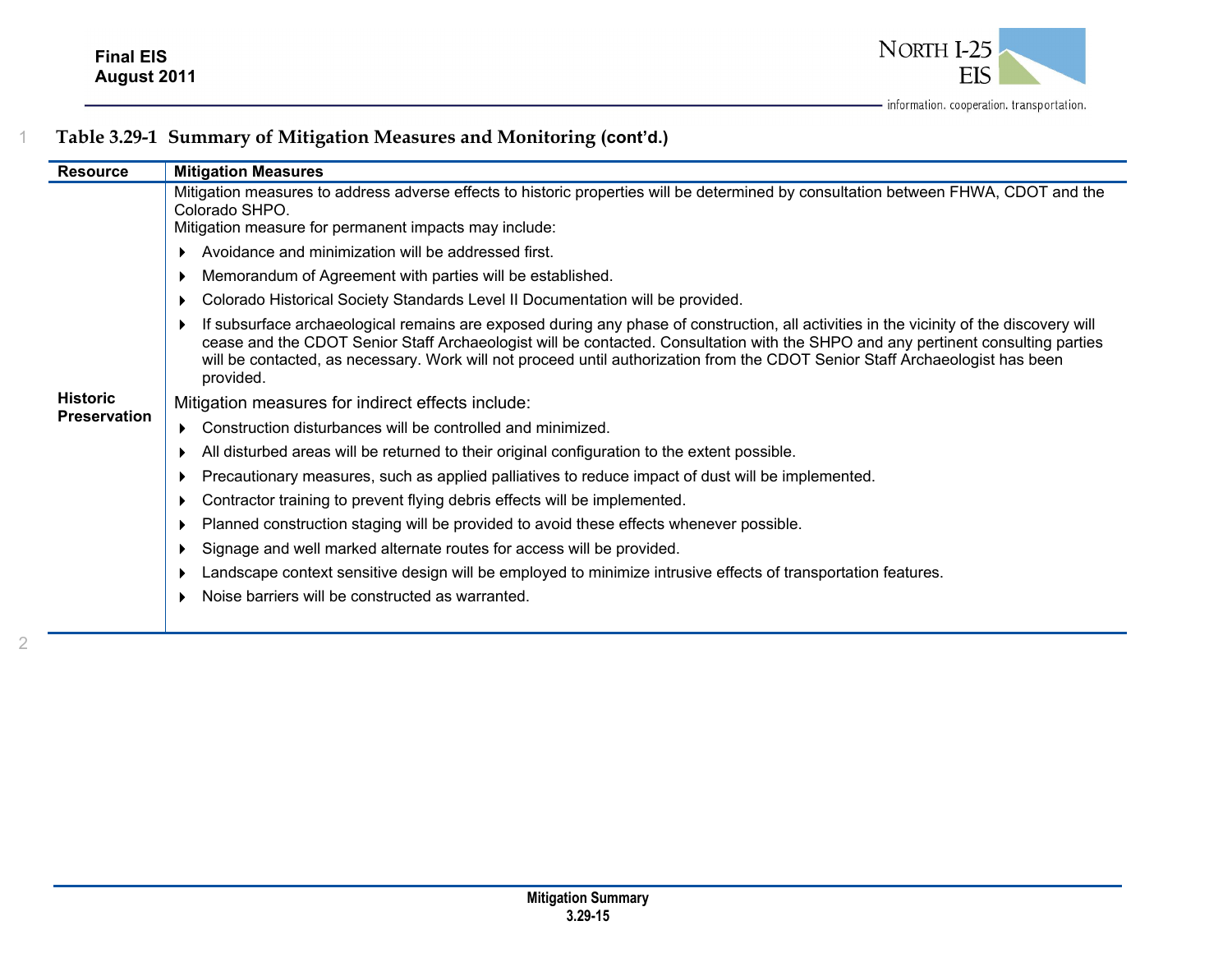

| <b>Resource</b>                          | <b>Mitigation Measures</b>                                                                                                                                                                                                                                                                                                                                                                                                                                                                                                                                                                                                                                                                                                                                                                                                             |
|------------------------------------------|----------------------------------------------------------------------------------------------------------------------------------------------------------------------------------------------------------------------------------------------------------------------------------------------------------------------------------------------------------------------------------------------------------------------------------------------------------------------------------------------------------------------------------------------------------------------------------------------------------------------------------------------------------------------------------------------------------------------------------------------------------------------------------------------------------------------------------------|
|                                          | The latest revision of the CDOT Specification 107.23 Archaeological /Paleontological Discoveries shall be followed. All paleontological<br>monitoring work will be performed by a qualified and State of Colorado-permitted paleontologist. Paleontological monitoring will include<br>inspection of exposed rock units and microscopic examination of matrix to determine if fossils are present. This work would take place<br>during surface disturbing activities, such as excavations for the construction of roads, railways, bridges, underpasses, and buildings.                                                                                                                                                                                                                                                               |
| Paleonto-<br>logical<br><b>Resources</b> | Monitoring will be scheduled to take place continuously or to consist of spot-checks of construction excavations, depending upon the<br>paleontological sensitivity of the project area based on its geology and the types and significance of potential fossils that could be present<br>in subsurface sedimentary deposits. Paleontological monitors will follow earth-moving equipment and examine excavated sediments and<br>excavation sidewalls for evidence of significant paleontological resources. At the request of the monitors, the project engineer will order<br>temporary diversion of grading away from exposed fossils in order to permit the monitors to efficiently and professionally recover the<br>fossil specimens and collect associated data. All efforts to avoid delays to project schedules will be made. |
|                                          | If any subsurface bones or other potential fossils are found by construction personnel during construction, work in the immediate area will<br>cease immediately, and the CDOT paleontologist will be contacted to evaluate the significance of the find.                                                                                                                                                                                                                                                                                                                                                                                                                                                                                                                                                                              |
|                                          | The Modified Phase I Environmental Site Assessment Technical Report (FHU, 2008d) and Addendum (2011c) contains a complete<br>listing of sites with potential and recognized environmental conditions that were identified for the project and should be referenced to<br>verify recommended mitigation actions.                                                                                                                                                                                                                                                                                                                                                                                                                                                                                                                        |
|                                          | A Materials Management Plan (MMP), as required by Section 250.03 of the CDOT Standard Specifications for Road and Bridge<br>Construction (CDOT, 2005c), will be prepared for areas with known soil and groundwater contamination. Construction specifications will<br>be written to include review of the MMP by the CDOT Regional Environmental Manager.                                                                                                                                                                                                                                                                                                                                                                                                                                                                              |
|                                          | If dewatering is necessary, groundwater brought to the surface will be managed according to Section 107.25 and 250.03 of the CDOT<br>Standard Specifications for Road and Bridge Construction (CDOT, 2005c) and permitted by the CDPHE Water Quality Control Division.                                                                                                                                                                                                                                                                                                                                                                                                                                                                                                                                                                 |
| <b>Hazardous</b><br><b>Materials</b>     | Relocation of overhead electrical utility lines and pole-mounted transformers will be conducted in accordance with state and federal<br>requirements, and any easement agreement between CDOT and/or private landowners.                                                                                                                                                                                                                                                                                                                                                                                                                                                                                                                                                                                                               |
|                                          | All wells within the proposed construction area will be abandoned and plugged according to CDOT Section 202.02 in Standard<br>Specifications for Road and Bridge Construction (CDOT, 2005c) and in conformance with the Colorado Department of Natural Resources<br>Division of Water Resources State Engineer Water Well Construction Rules, specifically Rule 16.                                                                                                                                                                                                                                                                                                                                                                                                                                                                    |
|                                          | If petroleum-contaminated soil is identified with a concentration less than 1,000 ppm but higher than 500 ppm, CDOT will be responsible<br>for clean-up. A MMP and a Health and Safety plan, as required by Section 250.03 of the CDOT Standard Specifications for Road and<br>Bridge Construction (CDOT, 2005c), also is recommended for use when oil and gas facilities are encountered.                                                                                                                                                                                                                                                                                                                                                                                                                                             |
|                                          |                                                                                                                                                                                                                                                                                                                                                                                                                                                                                                                                                                                                                                                                                                                                                                                                                                        |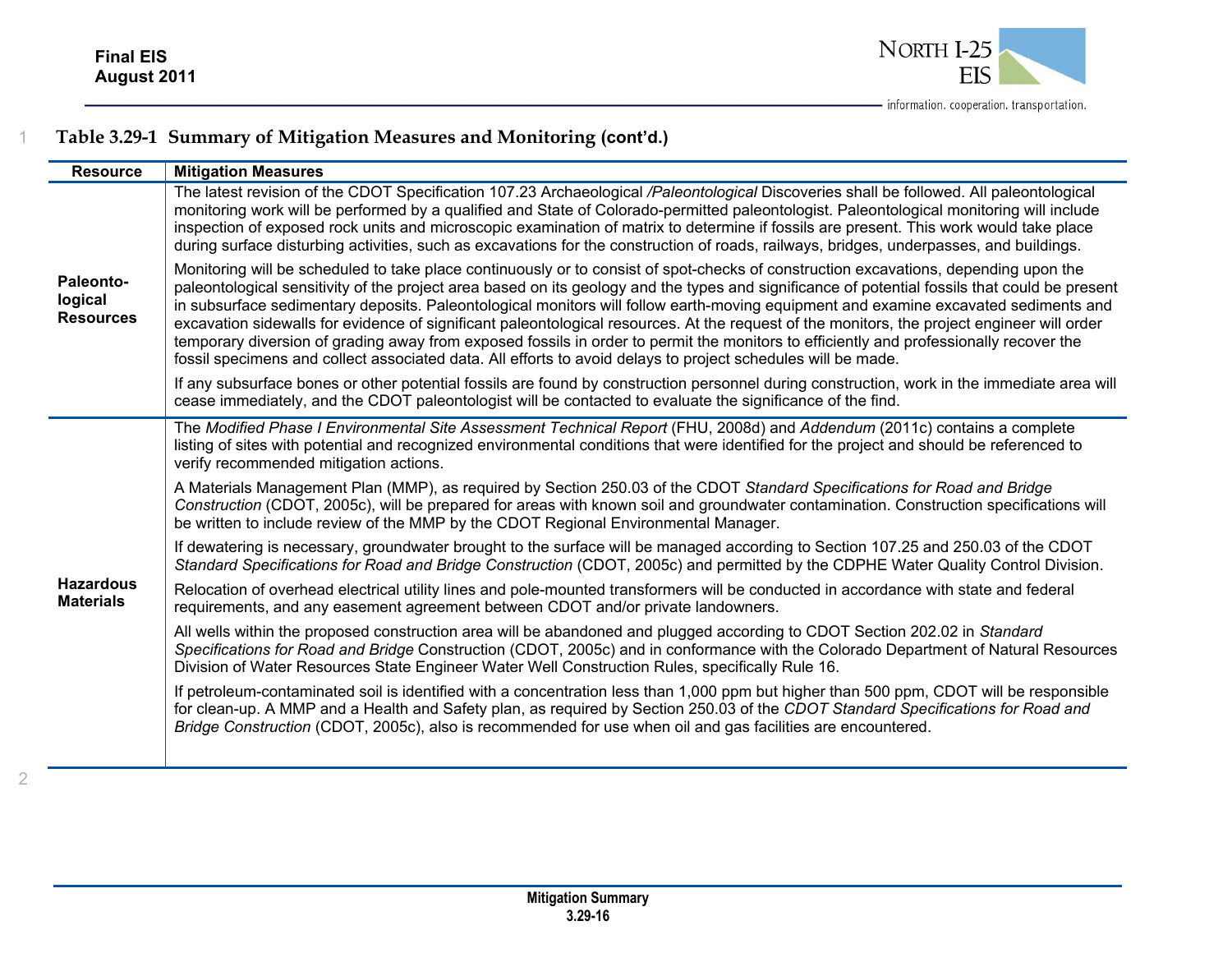

| <b>Mitigation Measures</b>                                                                                                                                                                                                                                                                                                                                                                                                                                                                                                                   |
|----------------------------------------------------------------------------------------------------------------------------------------------------------------------------------------------------------------------------------------------------------------------------------------------------------------------------------------------------------------------------------------------------------------------------------------------------------------------------------------------------------------------------------------------|
| Prior to demolition of any structures, an asbestos, lead-based paint, and miscellaneous hazardous materials survey will be conducted at<br>each parcel, where applicable. Regulated materials abatement will be conducted in accordance with Section 250, Environmental, Health,<br>and Safety Management, of the CDOT Standard Specifications for Road and Bridge Construction (CDOT, 2005c) and relevant<br>Occupational Health and Safety (OSHA) regulatory details.                                                                      |
| Prior to demolition, regulated materials must be removed from any structures and appropriately recycled or disposed.                                                                                                                                                                                                                                                                                                                                                                                                                         |
| Coordination with the Colorado Department of Labor and Employment Division of Oil and Public Safety (OPS) will be required prior to<br>parcel acquisition of any sites that are identified as having active leaking tanks. If site characterization and/or remediation have not been<br>completed, the OPS may require CDOT to complete these activities after acquisition. During the right-of-way acquisition process,<br>additional properties may require other actions depending on the results of the Initial Site Assessments (ISAs). |
| By law, all friable asbestos-containing materials (ACM) must be removed from structures (including bridges) prior to demolition, and soils<br>if encountered in excavated landfill or building debris, buried utilities, or other ACM is encountered. The contractor performing the<br>asbestos abatement is required to be licensed to perform such work and obtain permits from the CDPHE.                                                                                                                                                 |
| Lead-based paint may need to be removed prior to demolition if the lead is leachable at concentrations greater than regulatory levels.<br>Where lead-based painted surfaces will be removed via torching, additional health and safety monitoring requirements are applicable.                                                                                                                                                                                                                                                               |
| Prior to construction activities, a Health and Safety Plan, as required by Section 250.03 of the CDOT Standard Specifications for Road<br>and Bridge Construction (CDOT, 2005c), will be developed. Construction specifications shall be written to include review of the Health<br>and Safety Plan by the CDOT Regional Environmental Manager.                                                                                                                                                                                              |
| If abandoned landfills or coal mines are present below and/or within 1,000 feet of construction activities, the Health and Safety Plan will<br>need to include provisions for assessing and monitoring air quality at all utility trenches, drainage structures, and similar underground<br>construction (i.e., caissons) areas prior to and during intrusive activities to ensure worker safety.                                                                                                                                            |
| Monitoring requirements for hazardous materials concerns during construction activities will be established in the MMP, Health and<br>Safety Plan, and CDOT standard and project-specific specifications.                                                                                                                                                                                                                                                                                                                                    |
|                                                                                                                                                                                                                                                                                                                                                                                                                                                                                                                                              |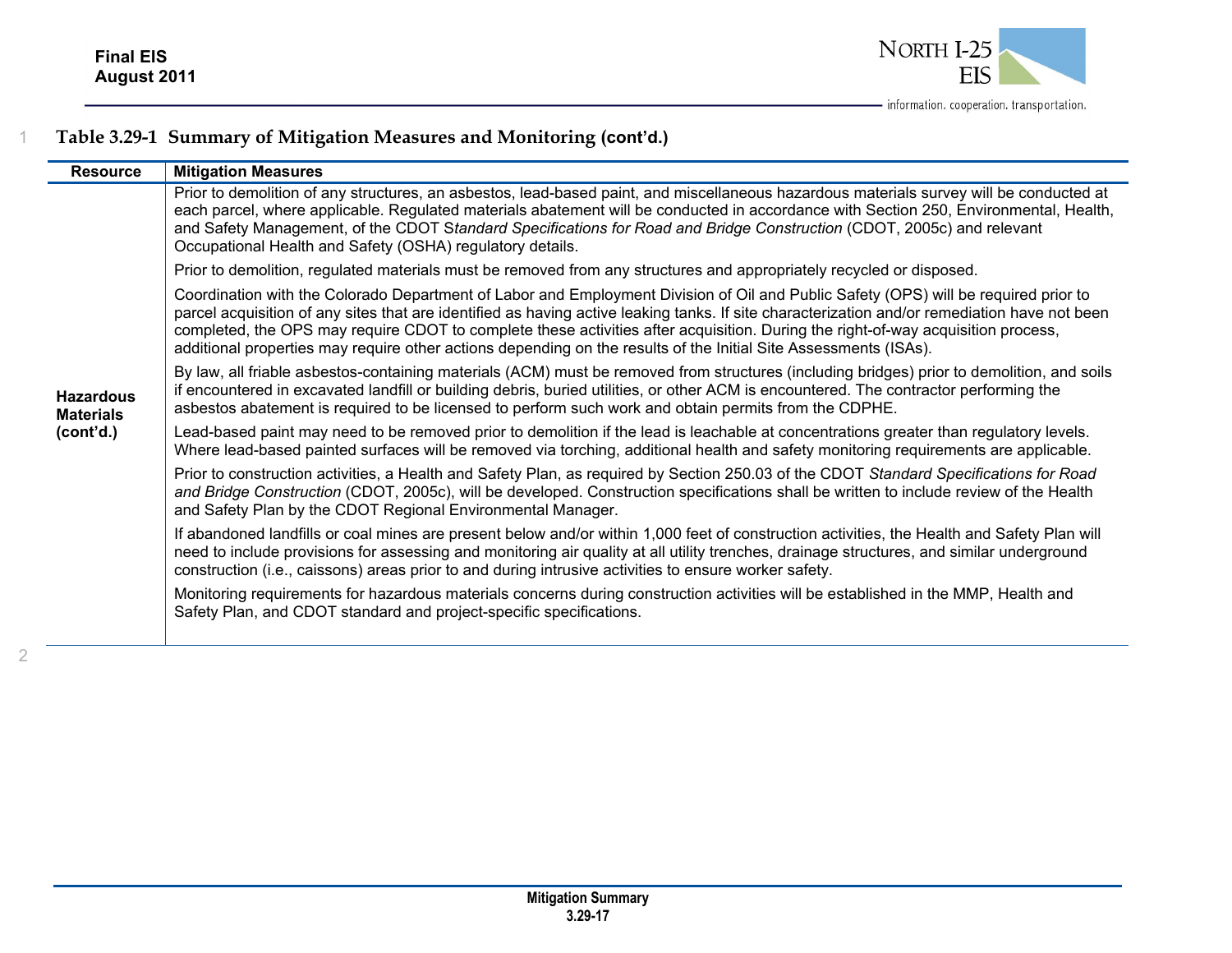

| <b>Resource</b>                | <b>Mitigation Measures</b>                                                                                                                                                                                                                                                                                                                                                                                                                                                                       |
|--------------------------------|--------------------------------------------------------------------------------------------------------------------------------------------------------------------------------------------------------------------------------------------------------------------------------------------------------------------------------------------------------------------------------------------------------------------------------------------------------------------------------------------------|
|                                | All ground disturbing and debris generating construction processes will be contained by erosion and sediment control BMPs designed as<br>part of approved stabilization and stormwater management plans.<br>All disturbed areas will be returned to their original contour, vegetation. and landscape appearance in cooperation with and direction from<br>the resource jurisdictional authorities.<br>Some techniques that may be used to mitigate impacts will include, but not be limited to: |
|                                | coordinating with the local jurisdiction to prepare for construction at the site, including public safety and security measures and<br>providing signed detour and alternate access information;                                                                                                                                                                                                                                                                                                 |
| Parks and<br><b>Recreation</b> | replacing vegetation will be with native grass and shrubs or irrigated turf as pre-construction conditions dictate; (mitigation ratios and<br>plant selection and placement will be determined through coordination with local jurisdictional agencies);                                                                                                                                                                                                                                         |
|                                | using BMPs to limit erosion during construction;                                                                                                                                                                                                                                                                                                                                                                                                                                                 |
|                                | compensating for acquisition of the resource (location of any lost access will be negotiated with park representatives during final<br>design); and                                                                                                                                                                                                                                                                                                                                              |
|                                | rebuilding park features, such as trails, elsewhere on the park site.                                                                                                                                                                                                                                                                                                                                                                                                                            |
|                                | Fencing will be included in all areas where pedestrian safety is a concern.                                                                                                                                                                                                                                                                                                                                                                                                                      |
| Section 6(f)                   | Coordination has occurred with the Colorado State Parks Department to ensure that potential impacts to any Section 6(f) resources have<br>been properly analyzed. The build alternatives would not result in any impacts to Section 6(f) properties and therefore, no mitigation is<br>necessary.                                                                                                                                                                                                |
| <b>Farmland</b>                | NRCS offices recommended keeping construction materials, tools, and vehicles within the proposed ROW to reduce impacts and<br>consideration of converting non-prime farmland before impacting prime farmland.                                                                                                                                                                                                                                                                                    |
| <b>Energy</b>                  | Mitigation of energy consumption during operations will focus on a reduction in daily vehicle miles of travel. This reduction can be<br>achieved through successful transit-oriented development, congestion management, and effective improvements to the roadways. These<br>measures all work to increase travel efficiency and save energy.                                                                                                                                                   |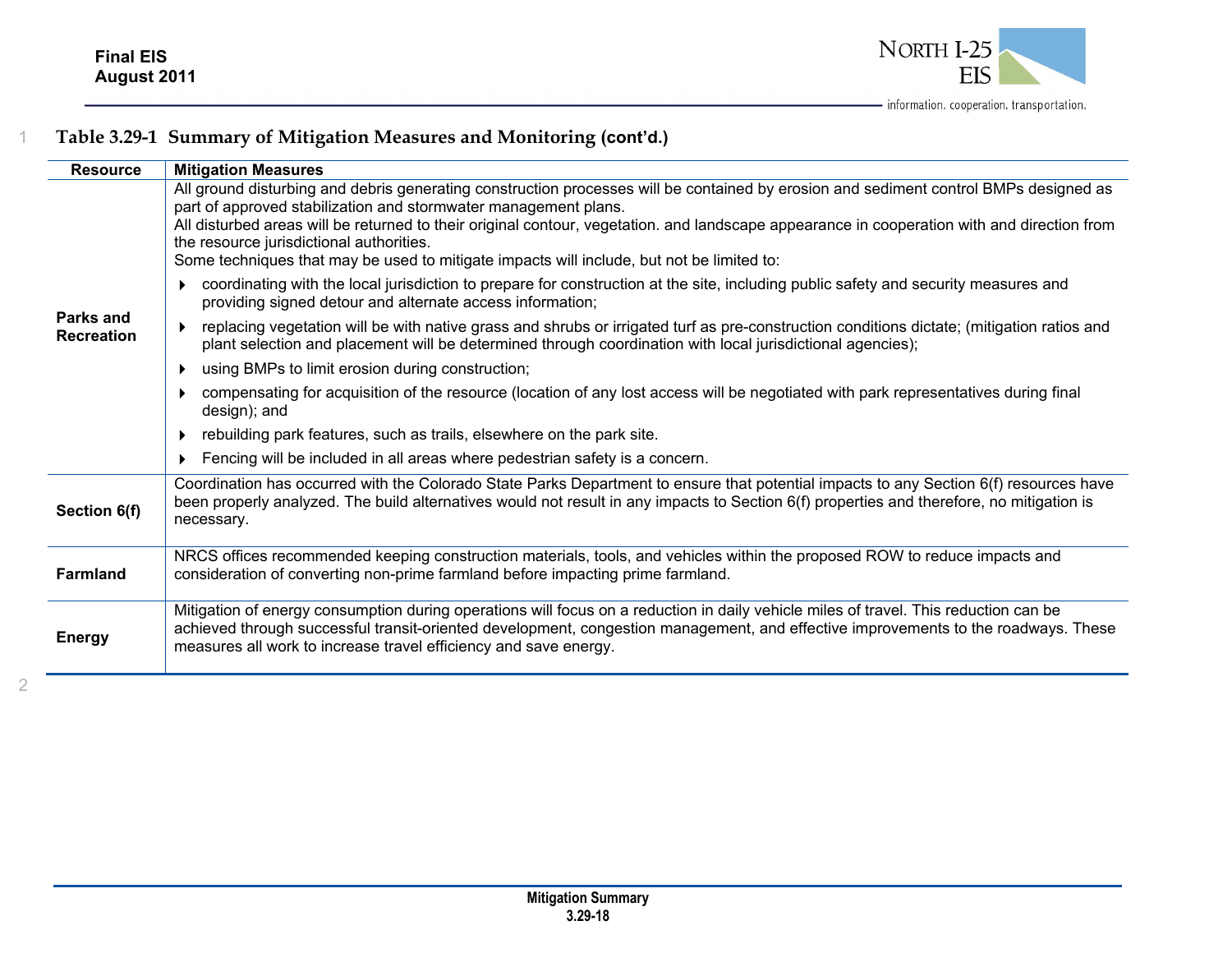

| <b>Resource</b>      | <b>Mitigation Measures</b>                                                                                                                                                                                                                                                                                                                                                                                                                                                                                                                                                                                                                                                                 |
|----------------------|--------------------------------------------------------------------------------------------------------------------------------------------------------------------------------------------------------------------------------------------------------------------------------------------------------------------------------------------------------------------------------------------------------------------------------------------------------------------------------------------------------------------------------------------------------------------------------------------------------------------------------------------------------------------------------------------|
|                      | Mitigation measures for temporary impacts during construction include:                                                                                                                                                                                                                                                                                                                                                                                                                                                                                                                                                                                                                     |
| <b>Public Safety</b> | The design of bus stations will incorporate life-safety standards, similar to RTD's Comprehensive Safety Certification Program. To<br>ensure consistency of service across the transit corridor, the commuter rail operating authority will be expected to adhere to these<br>same standards. These include measures such as fencing to protect patrons from the track area; well-designed pedestrian<br>underpasses; lighting as a deterrent to crime and to ensure good visibility in stations and parking areas; and, where walls and<br>elevator shafts are constructed, the use of transparent materials to provide better sight lines and reduce concealment areas for<br>criminals. |
| and Security         | Prior to operation of commuter rail with Package A and the Preferred Alternative, the operational authority will host training sessions<br>for all affected police, fire, emergency response teams, schools, and employers who either are responsible for police or emergency<br>response or are located in the immediate project corridor. These training sessions will cover the details of commuter train and bus<br>operations, potential security issues, and agency responsibilities.                                                                                                                                                                                                |
|                      | Potential losses at construction sites will be mitigated through fencing and on-site security provided by contractors. All construction<br>contractors will be responsible for safety at their respective sites and will be required to follow all OSHA requirements applicable to<br>construction site safety. The appropriate agencies will provide a site safety officer to monitor site safety.                                                                                                                                                                                                                                                                                        |
|                      | CDOT's Standard Specifications for Road and Bridge Construction (2005c) and CDOT's Construction Manual (2002d) outline basic<br>mitigation measures and monitoring actions that contractors are required to take on any construction project. Appropriate application of<br>these mitigation strategies and monitoring actions will be defined during the final engineering phase of this project, including the following:                                                                                                                                                                                                                                                                |
|                      | <b>Noise</b>                                                                                                                                                                                                                                                                                                                                                                                                                                                                                                                                                                                                                                                                               |
|                      | Implement construction best management practices.                                                                                                                                                                                                                                                                                                                                                                                                                                                                                                                                                                                                                                          |
|                      | Use noise blankets on equipment and quiet-use generators.                                                                                                                                                                                                                                                                                                                                                                                                                                                                                                                                                                                                                                  |
| <b>Construction</b>  | Combine noisy operations to occur in the same time period.                                                                                                                                                                                                                                                                                                                                                                                                                                                                                                                                                                                                                                 |
|                      | In residential areas, construction activities will be minimized during the evening, nighttime, weekends, and holidays when receptors<br>are usually in these areas                                                                                                                                                                                                                                                                                                                                                                                                                                                                                                                         |
|                      | Nighttime construction will be desirable (e.g., commercial areas where businesses may be disrupted during daytime hours) or<br>necessary to avoid major traffic disruption.                                                                                                                                                                                                                                                                                                                                                                                                                                                                                                                |
|                      | The major noise source on construction sites is typically diesel motors; therefore, all engines will use commercially available effective<br>mufflers and enclosures, as possible.                                                                                                                                                                                                                                                                                                                                                                                                                                                                                                         |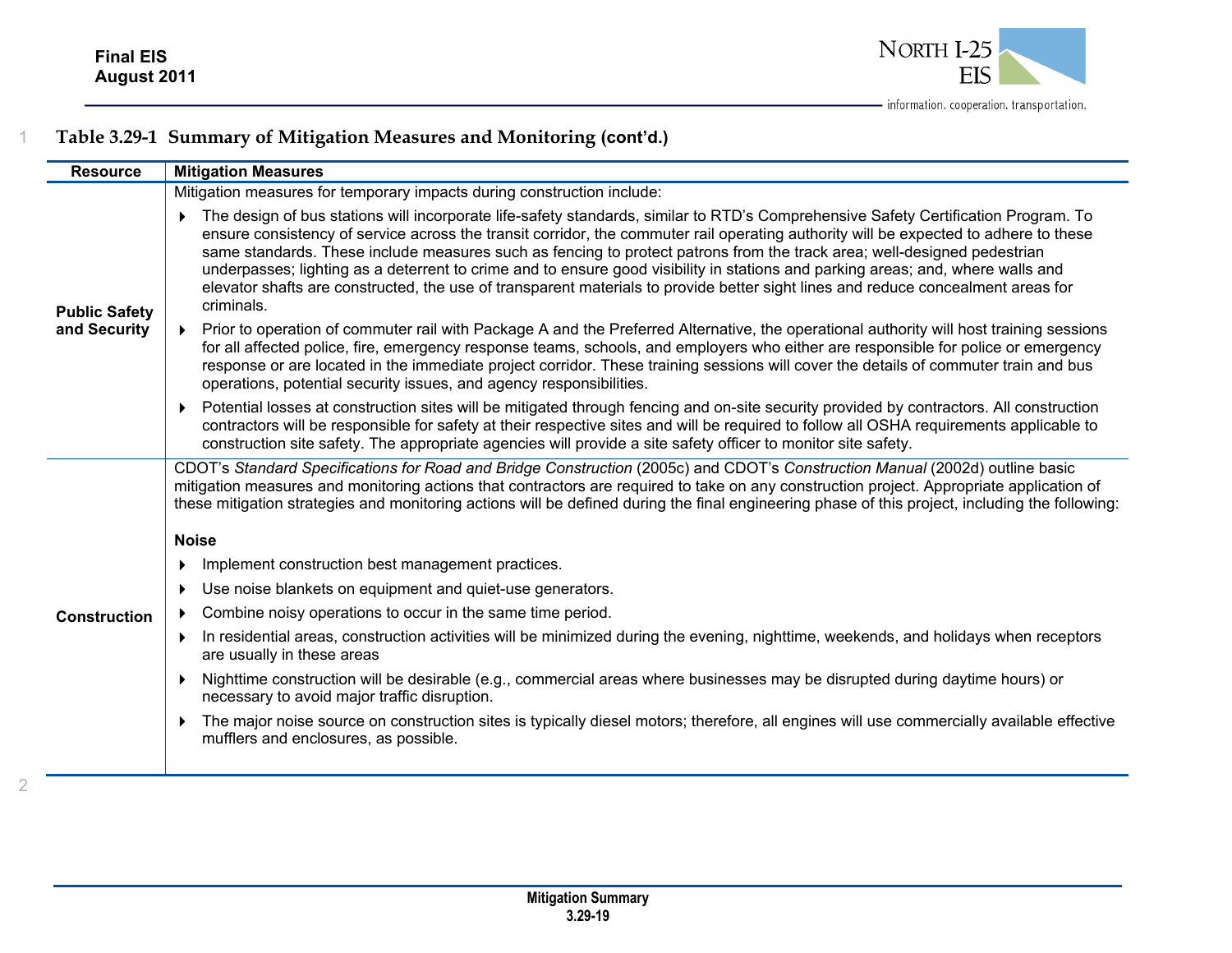

| <b>Resource</b>     | <b>Mitigation Measures</b>                                                                                                                                                                                                                                                                                                                                                                                                                                                                                                                                  |
|---------------------|-------------------------------------------------------------------------------------------------------------------------------------------------------------------------------------------------------------------------------------------------------------------------------------------------------------------------------------------------------------------------------------------------------------------------------------------------------------------------------------------------------------------------------------------------------------|
|                     | Modern equipment will be used with improved noise muffling and all equipment items will be evaluated to ensure that they have the<br>▶<br>manufacturers' recommended noise abatement measure, such as mufflers, engine covers, and engine vibration isolators intact and<br>operational. Generally, newer equipment would create less operational noise than older equipment. All construction equipment<br>should be inspected at periodic intervals to ensure proper maintenance and presence of noise-control devices (e.g., mufflers and<br>shrouding). |
|                     | The use of impact pile driving will be avoided near noise-sensitive areas, where possible. Alternative foundation preparation<br>$\blacktriangleright$<br>technologies will be used, such as vibratory pile driving or cast in drilled hole.                                                                                                                                                                                                                                                                                                                |
|                     | Temporary barriers will be used and relocated, as required, to protect sensitive receptors from excessive construction noise. Noise<br>$\blacktriangleright$<br>barriers should be made of heavy plywood or moveable insulated sound blankets.                                                                                                                                                                                                                                                                                                              |
|                     | Plans will be made to conduct truck loading, unloading, and hauling operations so that noise will be kept to a minimum.<br>$\blacktriangleright$                                                                                                                                                                                                                                                                                                                                                                                                            |
|                     | Frequent updates of all construction activities will be provided to the public.<br>Þ.                                                                                                                                                                                                                                                                                                                                                                                                                                                                       |
|                     | A community noise and vibration monitoring plan and a noise and vibration control plan will be prepared before initiating any<br>Þ.<br>construction.                                                                                                                                                                                                                                                                                                                                                                                                        |
| <b>Construction</b> | <b>Access</b>                                                                                                                                                                                                                                                                                                                                                                                                                                                                                                                                               |
|                     | Use enhanced signing.<br>Þ.                                                                                                                                                                                                                                                                                                                                                                                                                                                                                                                                 |
|                     | Use alternate access enhancements.                                                                                                                                                                                                                                                                                                                                                                                                                                                                                                                          |
|                     | Use advertising/public relations.<br>▶                                                                                                                                                                                                                                                                                                                                                                                                                                                                                                                      |
|                     | Do not close multiple interchanges concurrently.<br>Þ.                                                                                                                                                                                                                                                                                                                                                                                                                                                                                                      |
|                     | <b>Highway</b>                                                                                                                                                                                                                                                                                                                                                                                                                                                                                                                                              |
|                     | Limit detours.<br>Þ.                                                                                                                                                                                                                                                                                                                                                                                                                                                                                                                                        |
|                     | Place detours on major arterial streets and ensure no local street detours are implemented.<br>▶                                                                                                                                                                                                                                                                                                                                                                                                                                                            |
|                     | Schedule construction during periods of least traffic.<br>▶                                                                                                                                                                                                                                                                                                                                                                                                                                                                                                 |
|                     | Use geometric enhancements including wider lanes and better visibility.<br>▶                                                                                                                                                                                                                                                                                                                                                                                                                                                                                |
|                     | Limit construction vehicles to major arterials.<br>▶                                                                                                                                                                                                                                                                                                                                                                                                                                                                                                        |
|                     | Enforce speed restrictions; provide adequate space for enforcement; make prime contractor accountable.<br>▶                                                                                                                                                                                                                                                                                                                                                                                                                                                 |
|                     | Use courtesy patrol<br>Þ.                                                                                                                                                                                                                                                                                                                                                                                                                                                                                                                                   |
|                     |                                                                                                                                                                                                                                                                                                                                                                                                                                                                                                                                                             |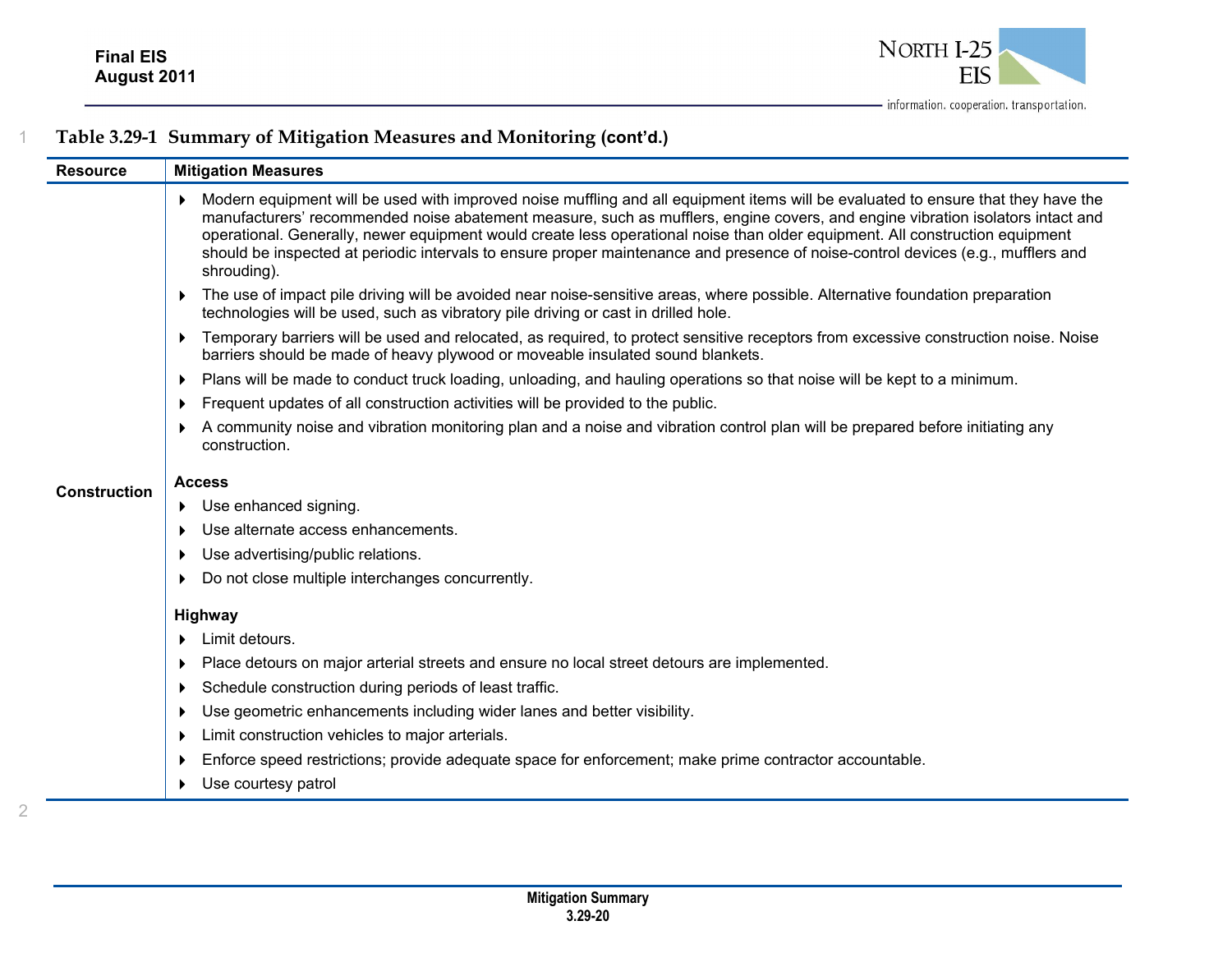

| <b>Resource</b>                  | <b>Mitigation Measures</b>                                                                               |
|----------------------------------|----------------------------------------------------------------------------------------------------------|
|                                  | Use enhanced signing.<br>Þ.                                                                              |
|                                  | Phase construction to limit traffic in neighborhoods.                                                    |
|                                  | Comply with AASHTO guidance and Manual on Uniform Traffic Control Devices.                               |
|                                  | Coordinate work activities to ensure they do not coincide with sporting, school, or special events.<br>▸ |
|                                  | Implement advanced traffic diversion.<br>▶                                                               |
|                                  | Use intelligent management systems and variable message signs to advise/redirect traffic.                |
|                                  | Work with RTD to offer enhanced operations during peak construction.<br>▶                                |
|                                  | Develop traffic management plans.                                                                        |
|                                  | Maintain access to local businesses/residents.                                                           |
|                                  | Coordinate with emergency service providers to minimize delay and ensure access to properties.<br>Þ.     |
|                                  | <b>Pedestrian/Bicycle Mobility</b>                                                                       |
|                                  | Provide well-defined detours for pedestrians/ bicyclists.                                                |
| <b>Construction</b><br>(cont'd.) | Enhance safety through the use of adequate signing, fencing, and lighting.<br>▶                          |
|                                  | Implement a public relations program.                                                                    |
|                                  | Comply with American Disability Act requirements.                                                        |
|                                  | Construct new bike/pedestrian overpass as a detour before old is demolished.<br>▶                        |
|                                  | <b>Environmental Impacts</b>                                                                             |
|                                  | Use wetting/chemical inhibitors for dust control.<br>▶                                                   |
|                                  | Provide early investigation of subsurface conditions.                                                    |
|                                  | Prepare a well-defined materials handling plan.<br>▶                                                     |
|                                  | Employ educated contractor with trained personnel.<br>▶                                                  |
|                                  | Require prompt and safe disposal of waste products.                                                      |
|                                  | Implement water quality best management practices.<br>▶                                                  |
|                                  | Institute resource reuse and allocation.                                                                 |
|                                  | Ensure regulatory compliance.                                                                            |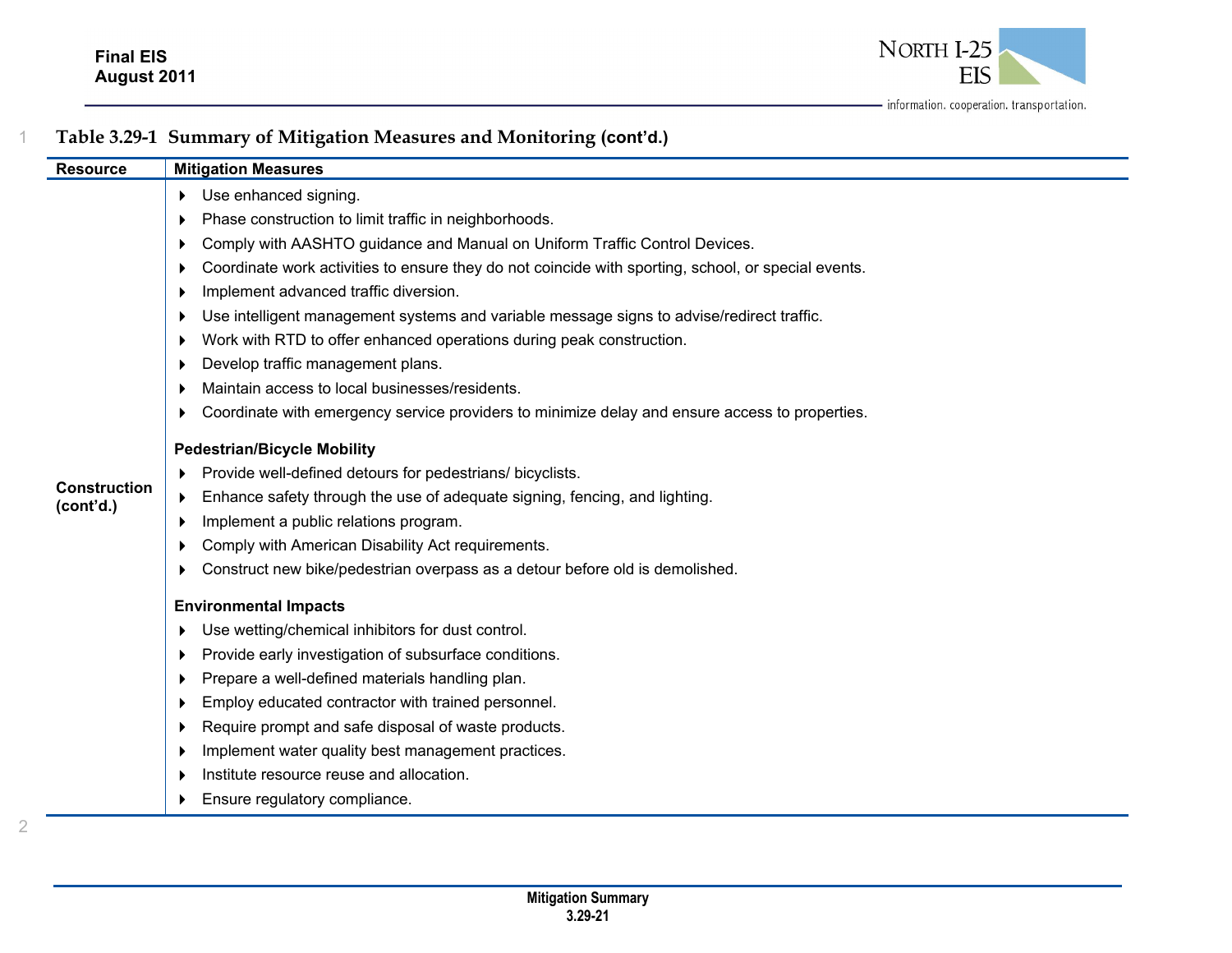

| <b>Resource</b>     | <b>Mitigation Measures</b>                                                                                                                                                                                                                                    |
|---------------------|---------------------------------------------------------------------------------------------------------------------------------------------------------------------------------------------------------------------------------------------------------------|
|                     | • Cover trucks hauling soil and other materials.                                                                                                                                                                                                              |
|                     | Stabilize and cover stockpile areas.                                                                                                                                                                                                                          |
|                     | Minimize offsite tracking of mud, debris, hazardous material, and noxious weeds by washing construction equipment in contained<br>areas.                                                                                                                      |
|                     | Avoid impacts to wetlands or other areas of important habitat value in addition to those impacted by the project itself.                                                                                                                                      |
|                     | Control and prevent concrete washout and construction wastewater. As projects are designed, ensure that proper specifications are<br>adhered to and reviewed to ensure adequacy in the prevention of water pollution by concrete washout.                     |
|                     | Store equipment and materials in designated areas only.                                                                                                                                                                                                       |
|                     | Promptly remove any unused detour pavement or signs.                                                                                                                                                                                                          |
|                     | Follow CDOT Standard Specifications for Road and Bridge Construction (2005c), including sections regarding water quality control,<br>erosion control, and environmental health and safety.                                                                    |
|                     | Prepare or revegetate exposed areas as soon as possible after construction.                                                                                                                                                                                   |
| <b>Construction</b> | Remove soil and other materials from paved streets.                                                                                                                                                                                                           |
| (cont'd.)           | Incorporate recommendations as appropriate from the Regional Air Quality Council (RAQC) report, Reducing Diesel Emissions in the<br>Denver Area (RAQC, 2002).                                                                                                 |
|                     | Operate equipment mainly during off-peak hours.                                                                                                                                                                                                               |
|                     | Limit equipment idling time.                                                                                                                                                                                                                                  |
|                     | Use recycled materials for project activities to the extent allowed by good practice and CDOT construction specifications.                                                                                                                                    |
|                     | Use construction equipment that use ultra-low sulfur fuels to the extent practicable.                                                                                                                                                                         |
|                     | <b>Floodplains and Water Resources</b>                                                                                                                                                                                                                        |
|                     | Best management practices used will be consistent with the MS4 permitting requirements, requirements of Northern Front Range<br>flood control districts, as well as practices mentioned in CDOT's Erosion Control and Stormwater Quality Guide (CDOT, 2002b). |
|                     | Section 107.25 of CDOT's Standard Specifications for Road and Bridge Construction (2005c) deals with contractor's requirements for<br>water quality control.                                                                                                  |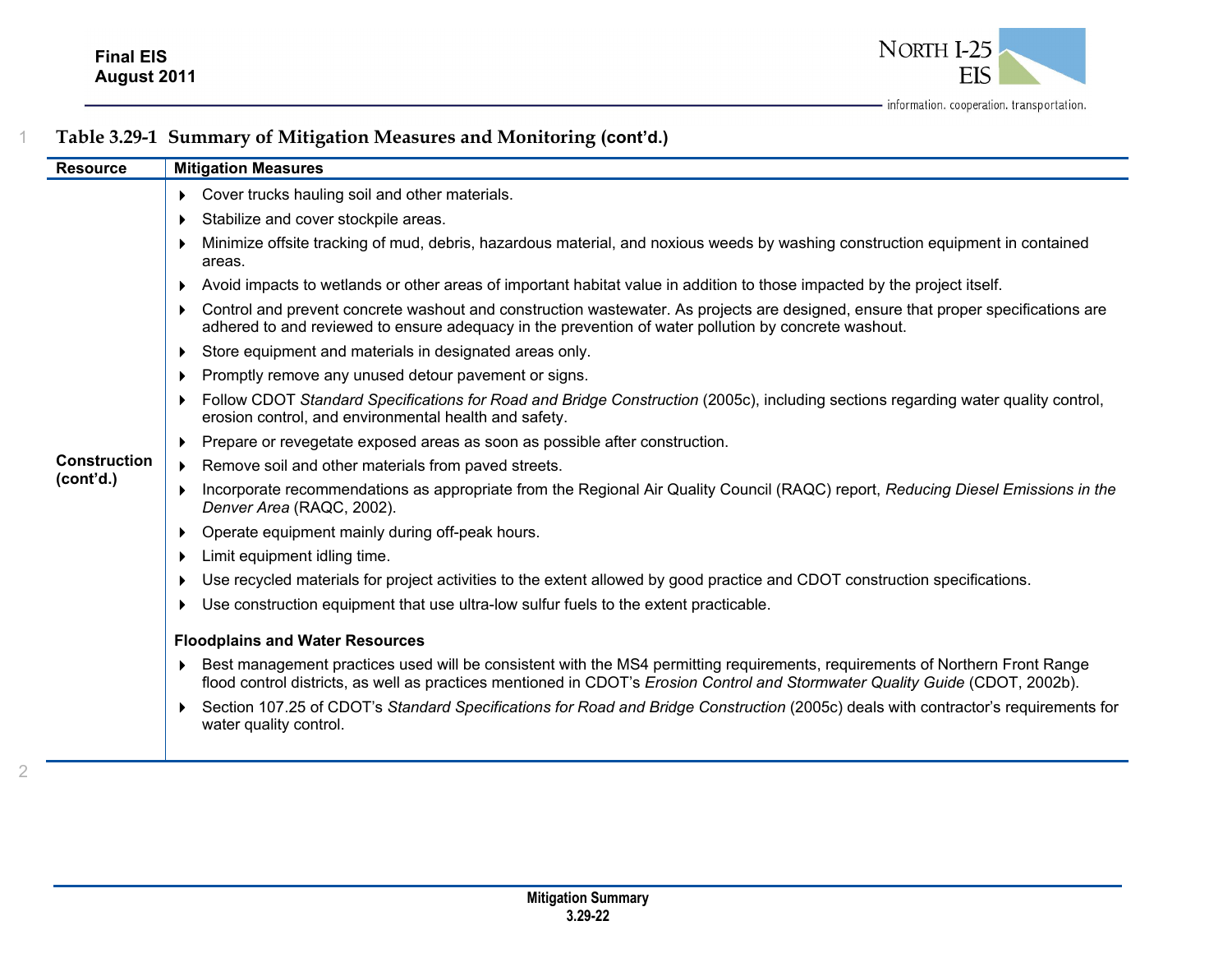

| <b>Resource</b> | <b>Mitigation Measures</b>                                                                                                                                                         |
|-----------------|------------------------------------------------------------------------------------------------------------------------------------------------------------------------------------|
|                 | <b>Historic Resources</b><br>Old City Electric Building, Colorado & Southern/BNSF Depot, Hingley Farm, and Jillson Farm:                                                           |
|                 | Property acquisition will be completed under the Uniform Relocation Act.                                                                                                           |
|                 | Continued consultation with SHPO is recommended prior to final design to implement possible revised design elements to facilitate<br>historic preservation.                        |
|                 | Detailed recording of the building, in accordance with the Colorado Historical Society's Standards for Level II Documentation, is<br>recommended.                                  |
|                 | All mitigation measures are pending SHPO concurrence.                                                                                                                              |
|                 | Louden Ditch:                                                                                                                                                                      |
| Section 4(f)    | Detailed recording of the affected ditch in accordance with the Colorado Historical Society standards for Level II Documentation is<br>recommended pending SHPO concurrence.       |
|                 | Operation of irrigation ditch maintained during construction.                                                                                                                      |
|                 | Appropriate erosion and sediment control Best Management Practices (BMPs) employed to ensure protection of resource during<br>construction.                                        |
|                 | Disturbed areas will be reseeded with native grasses.                                                                                                                              |
|                 | Denver Pacific/Kansas Pacific/Union Pacific Railroad, Denver & Boulder Valley Branch (UPD&BVB):                                                                                    |
|                 | Detailed recording of the affected railway, in accordance with the Colorado Historical Society's Standards for Level II Documentation,<br>is recommended pending SHPO concurrence. |
|                 | Continued consultation with SHPO is recommended prior to final design to implement possible revised design elements to facilitate<br>historic preservation.                        |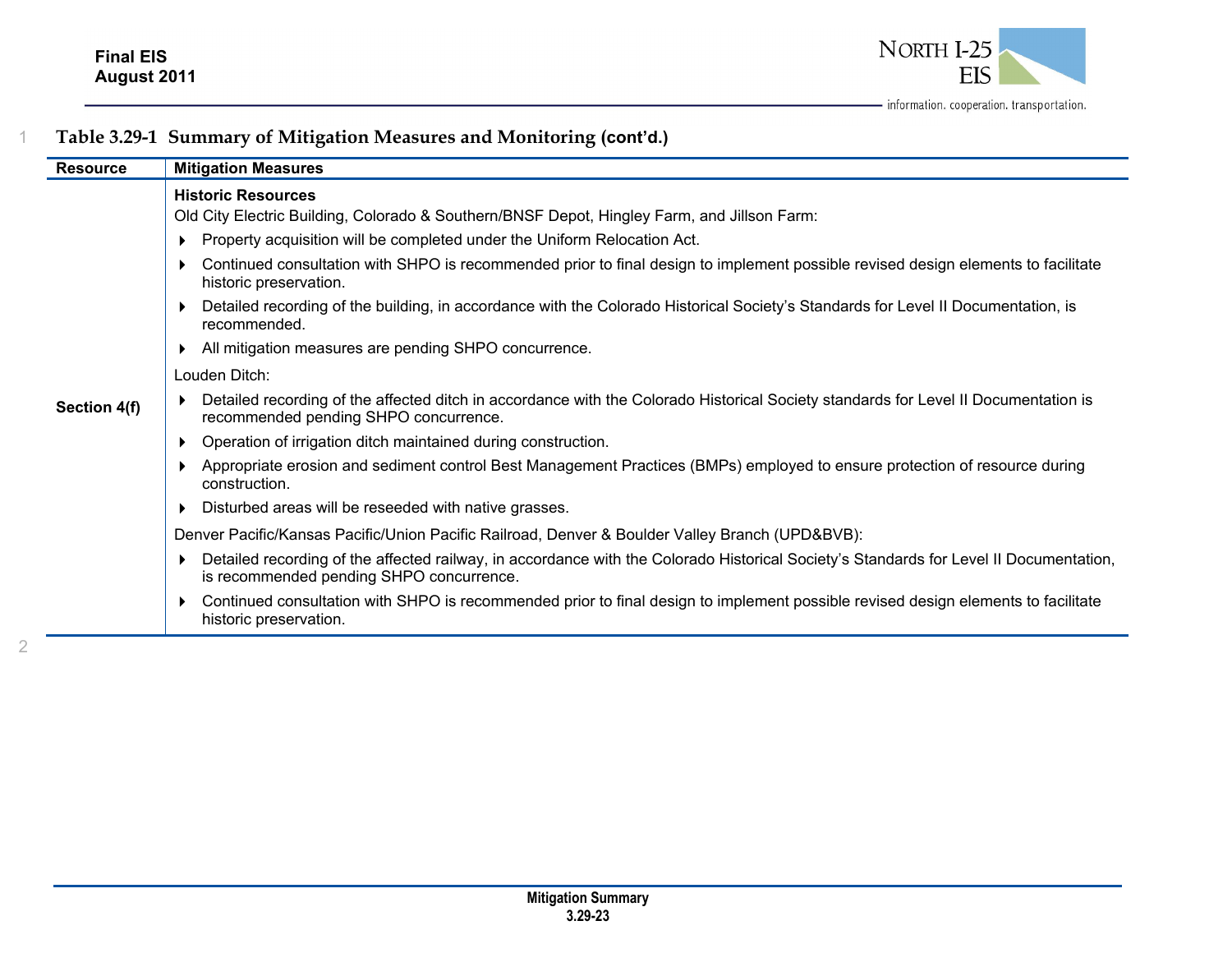

| <b>Resource</b>          | <b>Mitigation Measures</b>                                                                                                                                                                                                                                                                                                    |
|--------------------------|-------------------------------------------------------------------------------------------------------------------------------------------------------------------------------------------------------------------------------------------------------------------------------------------------------------------------------|
|                          | Park, Recreation, and Wildlife and Waterfowl Refuge Resources                                                                                                                                                                                                                                                                 |
|                          | McWhinney Hahn Sculpture Park                                                                                                                                                                                                                                                                                                 |
|                          | Coordinate with City of Loveland to relocate park to new location.                                                                                                                                                                                                                                                            |
|                          | Coordinate with City of Loveland to identify new park, gateway, and visitor's center location.                                                                                                                                                                                                                                |
|                          | Continue coordination with City of Loveland into final design to assure no disruption of services                                                                                                                                                                                                                             |
|                          | <b>De Minimis</b>                                                                                                                                                                                                                                                                                                             |
|                          | For all Resources                                                                                                                                                                                                                                                                                                             |
|                          | Permanent easements or property acquisition will be completed under the Uniform Relocation Act.                                                                                                                                                                                                                               |
|                          | Disturbed areas will be re-landscaped or reseeded with native grasses.<br>▶                                                                                                                                                                                                                                                   |
|                          | Appropriate erosion and sediment control BMPs will be employed to ensure protection of resource during construction.                                                                                                                                                                                                          |
|                          | <b>Historic Resources</b>                                                                                                                                                                                                                                                                                                     |
| Section 4(f)<br>(cont'd) | Larimer County Ditch, Cache la Poudre Reservoir Inlet, Boxelder Ditch, Loveland and Greeley Canal, Farmers Ditch, Hillsboro Ditch,<br>Handy/Home Supply Ditch Confluence, Bull Canal/Standley Ditch, Rough and Ready Ditch, Oligarchy Ditch, Big Thompson Ditch,<br>Boulder and Weld County Ditch, Rural Ditch, Supply Ditch: |
|                          | Detailed recording of the affected ditch in accordance with the Colorado Historical Society standards for Level II Documentation is<br>recommended pending SHPO concurrence.                                                                                                                                                  |
|                          | Maintain operation of irrigation ditch during construction.<br>▶                                                                                                                                                                                                                                                              |
|                          | Einarsen Farm, Hatch Farm, Mountain View Farm, Bein Farm, Olsen Farm:                                                                                                                                                                                                                                                         |
|                          | Maintain operation of farm during construction.                                                                                                                                                                                                                                                                               |
|                          | Schmer Farm: In addition to mitigation measures for farms listed above:                                                                                                                                                                                                                                                       |
|                          | Work with SHPO during final design to formulate acceptable aesthetic treatment of highway ramps and flyways (facades, pier<br>treatments, elevation changes, landscaping, etc.).                                                                                                                                              |
|                          | Great Western Railway                                                                                                                                                                                                                                                                                                         |
|                          | Maintain rail operations during construction.                                                                                                                                                                                                                                                                                 |
|                          | Colorado and Southern Railway Depot / Loveland Depot<br>▶                                                                                                                                                                                                                                                                     |
|                          | Attempt to incorporate the depot into the station platform.                                                                                                                                                                                                                                                                   |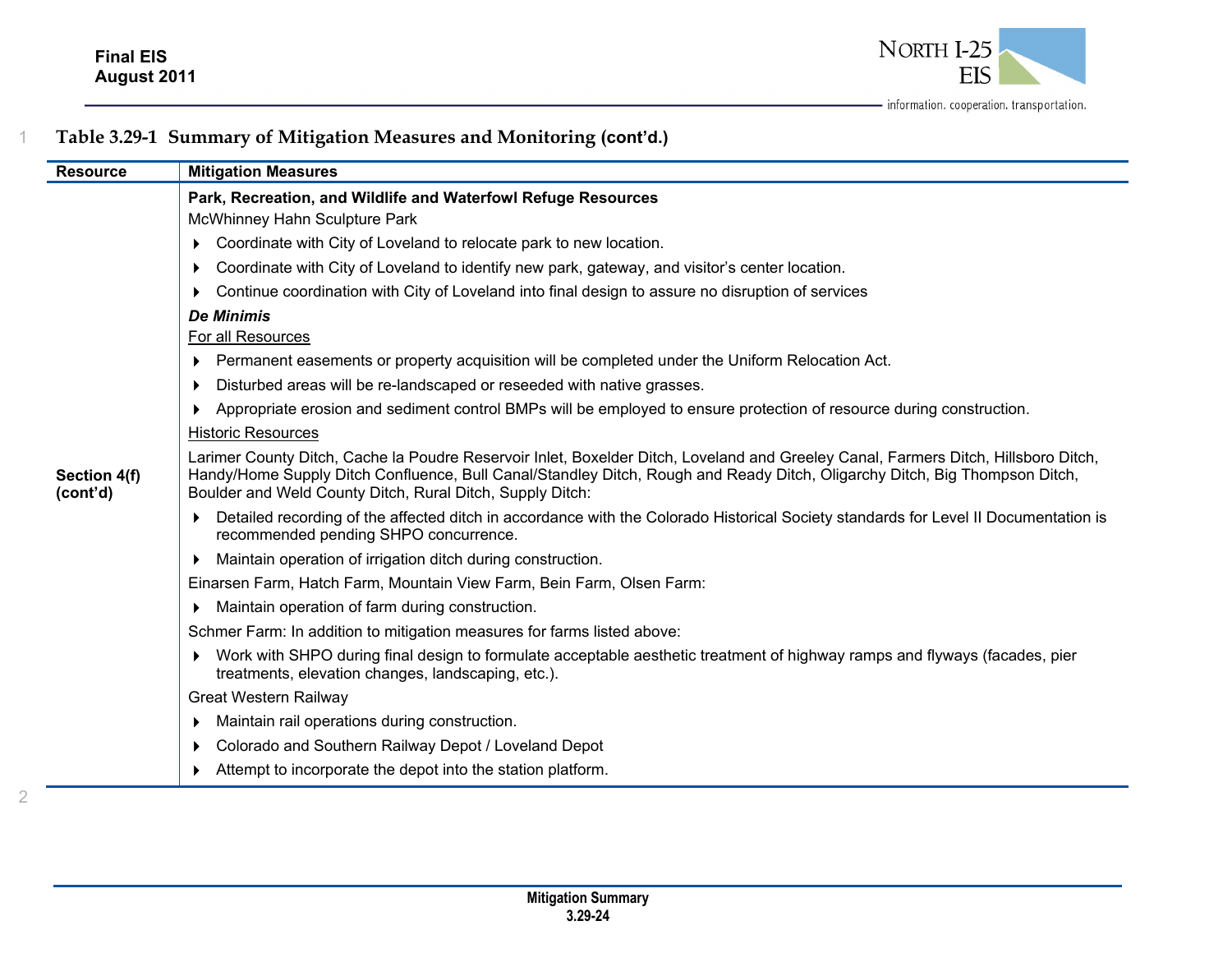

| <b>Resource</b> | <b>Mitigation Measures</b>                                                                                                                                                              |
|-----------------|-----------------------------------------------------------------------------------------------------------------------------------------------------------------------------------------|
|                 | Kitely House                                                                                                                                                                            |
|                 | Detailed recording of the affected property in accordance with the Colorado Historical Society standards for Level II Documentation<br>is recommended pending SHPO concurrence.         |
|                 | <b>Great Western Sugar Factory</b>                                                                                                                                                      |
|                 | Refer to mitigation measures for all resources above.<br>▶                                                                                                                              |
|                 | Sandstone Ranch                                                                                                                                                                         |
|                 | Retaining walls used to minimize surface use.                                                                                                                                           |
|                 | Operation of recreational facilities during construction will be maintained.<br>▶                                                                                                       |
|                 | <b>UPRR Dent Branch</b>                                                                                                                                                                 |
|                 | Detailed recording of the affected railway, in accordance with the Colorado Historical Society's Standards for Level II<br>▶<br>Documentation, is recommended pending SHPO concurrence. |
| Section 4(f)    | Public Parks, Recreation Areas, and Wildlife and Waterfowl Refuge Resources:                                                                                                            |
| (cont'd)        | Arapaho Bend Natural Area                                                                                                                                                               |
|                 | Reclaim and revegetate in-kind the areas where the existing bridges are removed.                                                                                                        |
|                 | CDOT will investigate the suitability of land acquisition for replacement of impacted lands used by the transportation improvements.<br>▶                                               |
|                 | Archery Range Natural Area                                                                                                                                                              |
|                 | BMPs will be used to avoid or minimize construction-related nuisances in affected areas from noise, dust, light/glare, etc.                                                             |
|                 | Native shrubs will be added as appropriate.<br>▶                                                                                                                                        |
|                 | Big Thompson Ponds State Wildlife Area                                                                                                                                                  |
|                 | CDOT will investigate the suitability of land acquisition for replacement of impacted lands used by the transportation improvements.<br>▶                                               |
|                 | Native shrubs will be replaced as appropriate.                                                                                                                                          |
|                 |                                                                                                                                                                                         |
|                 |                                                                                                                                                                                         |